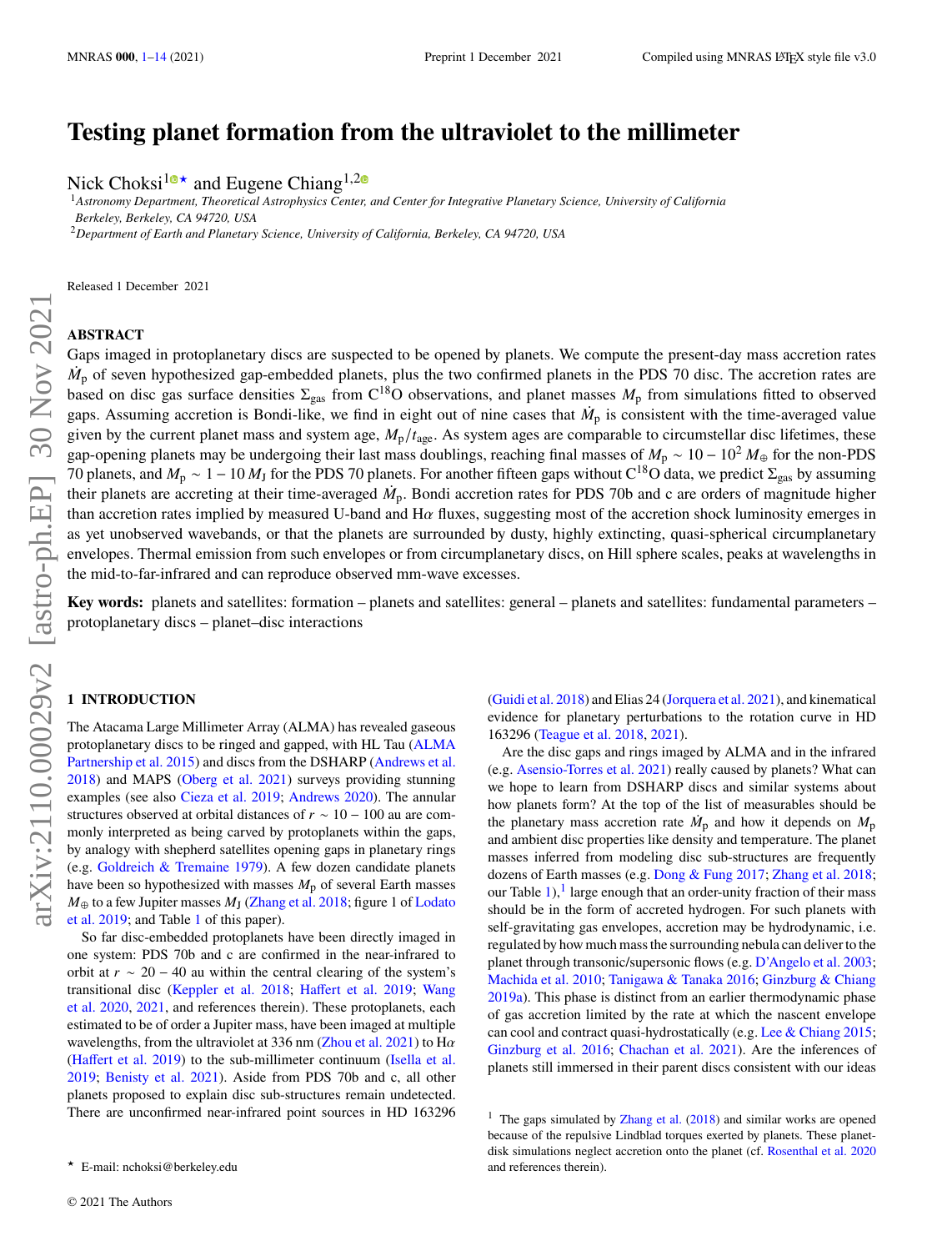of hydrodynamic accretion? To what final masses should we expect the hypothesized planets to grow?

This paper takes stock of the developing landscape of disc substructures and directly imaged protoplanets to address these and other questions. Our goal is to assess what we have learned (if anything) about planet formation from the multi-wavelength observations, and how theory fares against data. In these early days, the analysis is necessarily at the order-of-magnitude level. We begin in Section [2](#page-1-0) by documenting our sources (mostly DSHARP) for disc and putative planet properties. These quantities are used in Section [3](#page-4-0) to estimate the present-day  $\dot{M}_\text{p}$  according to theory and to evaluate whether the corresponding planet growth timescales  $M_{\rm p}/\dot{M}_{\rm p}$  make sense in comparison to the system ages. The mass accretion rates are also used to evaluate accretion luminosities, and we discuss how accretion may be playing out in the circumplanetary environments of PDS 70b and c. In Section [4,](#page-10-0) we summarize and offer an outlook.

# <span id="page-1-0"></span>**2 OBSERVATIONAL DATA**

Table [1](#page-2-0) compiles disc and candidate planet properties taken directly from the literature or derived therefrom. Quantities of interest include the host stellar mass  $M_{\star}$  and planet mass  $M_{\rm p}$ , the gas and dust surface densities  $\Sigma_{\text{gas}}$  and  $\Sigma_{\text{dust}}$  at planet orbital distance r, and the local disc aspect ratio  $h/r$ . To the nineteen DSHARP protoplanets modeled by [Zhang et al.](#page-13-1) [\(2018\)](#page-13-1) we add the one candidate protoplanet in HD 169142 [\(Dong & Fung](#page-12-14) [2017\)](#page-12-14), the two candidates in TW Hya [\(Dong](#page-12-14) [& Fung](#page-12-14) [2017\)](#page-12-14), and the two confirmed planets in PDS 70 [\(Keppler](#page-12-7) [et al.](#page-12-7) [2018;](#page-12-7) [Haffert et al.](#page-12-8) [2019\)](#page-12-8).

# <span id="page-1-1"></span>**2.1 Gas surface densities**  $\Sigma_{\text{gas}}$

We focus on systems for which emission from optically thin  $C^{18}O$ has been spatially resolved. More abundant isotopologues of CO are usually optically thick (including <sup>13</sup>CO; [van der Marel et al.](#page-13-10) [2015;](#page-13-10) [Favre et al.](#page-12-20) [2019\)](#page-12-20) and as such yield only lower limits on  $\Sigma_{\text{gas}}$ . Hydrogen surface densities derived from C<sup>18</sup>O emission are nonetheless uncertain. The gas-phase CO: $H_2$  abundance ratio  $X_{CO}$ is hard to determine; it may be lower in protoplanetary discs than in the interstellar medium (ISM) because of condensation of CO onto dust grains or chemistry driven by cosmic rays (e.g. [Schwarz](#page-13-11) [et al.](#page-13-11) [2018\)](#page-13-11). We will try to account for the possibility of gas-phase CO depletion in what follows. Surface densities at the centers of gaps where planets supposedly reside may also be overestimated if gaps are spatially underresolved, with emission from gap edges contaminating the emission at gap center. Such contamination might not be too serious for the gaps considered in this subsection, whose radial widths are larger (marginally) than the corresponding ALMA beams. Also, simulations predict gas density variations less than a factor of 10 across gaps for  $M_p \le 60 M_{\oplus}$  (e.g. [Dong et al.](#page-12-21) [2017,](#page-12-21) top left panel of their figure 8).

Of the twenty-four planets in our sample we have measurements of  $\Sigma_{\text{gas}}$  based on C<sup>18</sup>O emission (in conjunction with other emission lines) for nine planets in six systems.

#### *2.1.1 Gas surface density: AS 209*

The protoplanetary disc around AS 209 has five annular gaps in dust continuum emission at orbital radii  $r \approx 9, 24, 35, 61,$  and 99 au [\(Guzmán et al.](#page-12-22) [2018;](#page-12-22) [Huang et al.](#page-12-23) [2018\)](#page-12-23). [Zhang et al.](#page-13-1) [\(2018\)](#page-13-1) demonstrated that the four gaps from 24 − 99 au can be produced by a single planet situated within the outermost gap at 99 au (see their

figure 19). [Favre et al.](#page-12-20) [\(2019\)](#page-12-20) and [Zhang et al.](#page-13-12) [\(2021\)](#page-13-12) observed a broad gap in  $C^{18}O(2-1)$  emission extending from ~60 to 100 au. [Favre et al.](#page-12-20) [\(2019\)](#page-12-20) modeled the emission using the DALI thermochemical code [\(Bruderer](#page-12-24) [2013\)](#page-12-24) and took the gas density profile to include two gaps coincident with the dust gaps at 61 and 99 au. They showed these two gas gaps could be smeared by the ALMA beam into a single wide gap like that observed in molecular emission. At the bottom of the 99 au gap where the planet is believed to reside, they fitted  $\Sigma_{\rm gas} \approx 0.04 - 0.08$  g/cm<sup>2</sup> (see the blue and green curves in their figure 6).

[Zhang et al.](#page-13-12) [\(2021\)](#page-13-12) modeled the  $C^{18}O$  emission using the thermochemical code RAC2D [\(Du & Bergin](#page-12-25) [2014\)](#page-12-25), including only a single gap. They initialized their models with an ISM-like  $X_{CO}$  which decreased from CO freeze-out and chemistry over the simulation duration of 1 Myr. They found  $\Sigma_{\rm gas} \approx 0.08 \, \rm g/cm^2$  at 99 au (their figure 16), similar to [Favre et al.](#page-12-20) [\(2019\)](#page-12-20). [Zhang et al.](#page-13-12) [\(2021\)](#page-13-12) also considered the possibility that there is no gap in  $H_2$  and that the observed gap in  $C^{18}O$  is due to  $X_{CO}$  being somehow locally depleted beyond the predictions of RAC2D. Assuming a total gas-to-dust ratio of 10 by mass (their table 2), they estimated in this super-depleted  $X_{\rm CO}$ scenario  $\Sigma_{\rm gas} \approx 0.4 \, {\rm g/cm^2}$  at 99 au (their figure 5; see also [Alarcón](#page-12-26) [et al.](#page-12-26) [2021](#page-12-26) who advocated on separate grounds for a depleted CO:H<sup>2</sup> ratio in AS 209).

We combine the results of [Favre et al.](#page-12-20) [\(2019\)](#page-12-20) and [Zhang et al.](#page-13-12) [\(2021\)](#page-13-12) to consider  $\Sigma_{\rm gas} = 0.04 - 0.4$  g/cm<sup>2</sup> for the gap AS 209-G2 at  $r = 99$  au (Table [1\)](#page-2-0).

## *2.1.2 Gas surface density: HD 163296*

Dust continuum observations of HD 163296 reveal gaps centred at 10, 48, and 86 au [\(Isella et al.](#page-12-27) [2016;](#page-12-27) [Huang et al.](#page-12-23) [2018\)](#page-12-23), each opened by a separate planet according to [Zhang et al.](#page-13-1) [\(2018\)](#page-13-1). [Isella et al.](#page-12-27) [\(2016\)](#page-12-27) fitted the emission at  $r \ge 25$  au from three CO isotopologues assuming an ISM-like value of  $X_{\rm CO}$  and found  $\Sigma_{\rm gas} \approx 2.5-10 \,\rm g/cm^2$ at 48 au and  $\Sigma_{\rm gas} \approx 0.1 - 2$  g/cm<sup>2</sup> at 86 au (their figure 2, blue curve; note the gap radii in their figure are about 20% larger than the values we use because they used a pre-GAIA source distance). The thermochemical models of [Zhang et al.](#page-13-12) [\(2021\)](#page-13-12) predict roughly consistent values of  $\Sigma_{\rm gas} \approx 1 \text{ g/cm}^2$  and  $\Sigma_{\rm gas} \approx 0.6 \text{ g/cm}^2$  respectively (see their figure 16). If instead the  $CO:H_2$  abundance is much lower than predicted by their models and the gas-to-dust ratio is 60 (their table 2), then  $\Sigma_{\rm gas} \approx 40 \text{ g/cm}^2$  and  $\Sigma_{\rm gas} \approx 20 \text{ g/cm}^2$  (their figure 5).

The above estimates of  $\Sigma_{\text{gas}}$  are combined to yield the full ranges quoted in Table [1,](#page-2-0)  $\Sigma_{\text{gas}} = 1 - 40 \text{ g/cm}^2$  for HD 163296-G2 at 48 au, and  $\Sigma_{\rm gas} = 0.1 - 20 \,\rm g/cm^2$  for HD 163296-G3 at 86 au.

# *2.1.3 Gas surface density: IM Lup*

IM Lup presents a shallow gap at  $r \approx 117$  au in millimeter continuum images [\(Huang et al.](#page-12-23) [2018\)](#page-12-23) which [Zhang et al.](#page-13-1) [\(2018\)](#page-13-1) attributed to a 10-30  $M_{\oplus}$  planet. [Zhang et al.](#page-13-12) [\(2021\)](#page-13-12) found  $\Sigma_{\text{gas}} \approx 0.1 \text{ g/cm}^2$  in their RAC2D modeling which includes CO freeze-out and chemistry (their figure 16). Alternatively, for a super-depleted  $CO:H_2$  scenario and gas-to-dust ratio of 100 (their table 2),  $\Sigma_{\text{gas}} \approx 10 \text{ g/cm}^2$  (their figure 5). We allow for both possibilities and take  $\Sigma_{\rm gas} = 0.1 - 10 \,\rm g/cm^2$ .

#### *2.1.4 Gas surface density: HD 169142*

HD 169142 features an annular gap at 50 au in near-infrared scattered light [\(Quanz et al.](#page-13-13) [2013\)](#page-13-13) and mm-wave continuum emission [\(Fedele et al.](#page-12-28) [2017\)](#page-12-28). In  $C^{18}O$  emission, [Fedele et al.](#page-12-28) [\(2017\)](#page-12-28) found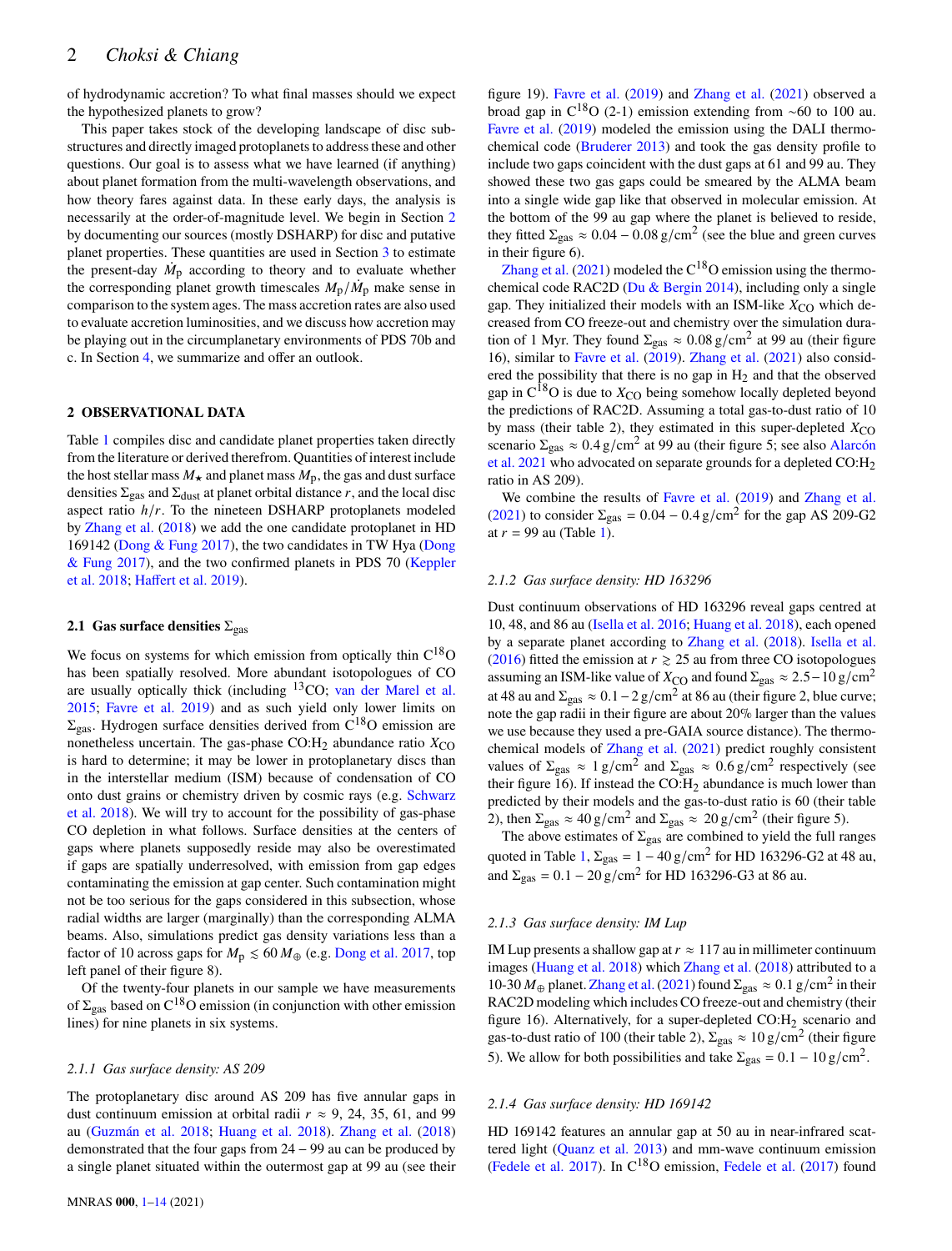| (1)<br>Name         | (2)<br>$M_{\star}$ $[M_{\odot}]$ | (3)<br>$t_{\text{age}}$ [Myr] | (4)<br>$r$ [au] | (5)<br>$M_{\rm p}~[M_{\oplus}]$ | (6)<br>$\Sigma_{\rm gas}$ [g cm <sup>-2</sup> ] | (7)<br>$\Sigma_{\text{dust}}$ [g cm <sup>-2</sup> ] | (8)<br>h/r  |
|---------------------|----------------------------------|-------------------------------|-----------------|---------------------------------|-------------------------------------------------|-----------------------------------------------------|-------------|
| Sz 114              | 0.17                             | 1                             | 39              | $3 - 6$                         | N/A                                             | $0.08 - 0.6$                                        | 0.1         |
| GW Lup              | 0.46                             | $\overline{c}$                | 74              | $2 - 10$                        | N/A                                             | $0.03 - 0.2^{\dagger}$                              | 0.08        |
| Elias <sub>20</sub> | 0.48                             | $\leq 0.8$                    | 25              | $8 - 20$                        | N/A                                             | $0.1 - 0.7$                                         | 0.08        |
| Elias 27            | 0.49                             | 0.8                           | 69              | $3 - 20$                        | N/A                                             | $0.05 - 0.3$                                        | 0.09        |
| RU Lup              | 0.63                             | 0.5                           | 29              | $10 - 20$                       | N/A                                             | $0.2 - 1$                                           | 0.07        |
| SR <sub>4</sub>     | 0.68                             | 0.8                           | 11              | $60 - 700$                      | N/A                                             | $0.03 - 0.2^{\dagger}$                              | 0.05        |
| Elias 24            | 0.78                             | 0.2                           | 57              | $30 - 300$                      | N/A                                             | $0.003 - 0.02$                                      | 0.09        |
| TW Hya-G1           | 0.80                             | 8                             | 21              | $8 - 80$                        | $0.04 - 3$                                      | $0.06 - 0.4$                                        | $0.08*$     |
| TW Hya-G2           | 0.80                             | 8                             | 85              | $5 - 50$                        | $0.008 - 0.2$                                   | $0.002 - 0.02$                                      | $0.09*$     |
| Sz 129              | 0.83                             | 4                             | 41              | $5 - 10$                        | N/A                                             | $0.2 - 1$                                           | 0.06        |
| DoAr 25-G1          | 0.95                             | 2                             | 98              | $20 - 30$                       | N/A                                             | $0.05 - 0.3$                                        | 0.07        |
| DoAr 25-G2          | 0.95                             | $\overline{2}$                | 125             | $5 - 10$                        | N/A                                             | $0.08 - 0.6$                                        | 0.07        |
| <b>IM</b> Lup       | 1.1                              | $0.5\,$                       | 117             | $10 - 30$                       | $0.1 - 10$                                      | $0.03 - 0.2$                                        | $0.1*$      |
| AS 209-G1           | 1.2                              | 1                             | 9               | $60 - 700$                      | N/A                                             | $0.05 - 0.3^{\dagger}$                              | 0.04        |
| AS 209-G2           | 1.2                              | 1                             | 99              | $30 - 200$                      | $0.04 - 0.4$                                    | $0.008 - 0.06$                                      | $0.06*$     |
| HD 142666           | 1.58                             | 10                            | 16              | $10 - 100$                      | N/A                                             | $0.2 - 1$                                           | 0.05        |
| HD 169142           | 1.65                             | 10                            | 51              | $30 - 300$                      | $0.1 - 0.2$                                     | $\leq 0.01$                                         | $0.07*$     |
| HD 143006-G1        | 1.78                             | $\overline{4}$                | 22              | $400 - 6000$                    | N/A                                             | $0.003 - 0.02^{\dagger}$                            | 0.04        |
| HD 143006-G2        | 1.78                             | 4                             | 51              | $20 - 100$                      | N/A                                             | $0.02 - 0.2$                                        | 0.05        |
| HD 163296-G1        | 2.0                              | 10                            | 10              | $30 - 200$                      | N/A                                             | $0.2 - 1$                                           | $0.07*$     |
| HD 163296-G2        | 2.0                              | 10                            | 48              | $90 - 700$                      | $1 - 40$                                        | $0.003 - 0.02^{\dagger}$                            | $0.08*$     |
| HD 163296-G3        | 2.0                              | 10                            | 86              | $10 - 300$                      | $0.1 - 20$                                      | $0.01 - 0.09$                                       | $0.08*$     |
| PDS 70b             | 0.88                             | 5                             | 22              | $300 - 3000$                    | $0.0008 - 0.08$                                 | ${}< 0.02$                                          | $0.07*$     |
| PDS 70c             | 0.88                             | 5                             | 34              | $300 - 3000$                    | $0.0008 - 0.08$                                 | $\leq 0.02$                                         | $0.08^\ast$ |

Table 1. Properties of gapped discs and the planets hypothesized to reside within them (confirmed in the case of PDS 70). Column headings: (1) System name. For systems with multiple gaps, we append "G#" to distinguish between different gaps. (2) Stellar mass [\(Andrews et al.](#page-12-2) [2018;](#page-12-2) [Ducourant et al.](#page-12-29) [2014;](#page-12-29) [Oberg et al.](#page-13-0) [2021;](#page-13-0) [Blondel & Djie](#page-12-30) [2006;](#page-12-30) [Keppler et al.](#page-12-31) [2019\)](#page-12-31) (3) Stellar age [\(Andrews et al.](#page-12-2) [2018;](#page-12-2) [Ducourant et al.](#page-12-29) [2014;](#page-12-29) [Pohl et al.](#page-13-14) [2017;](#page-13-14) [Müller et al.](#page-13-15) [2018\)](#page-13-15) (4) Planet orbital radius [\(Zhang et al.](#page-13-1) [2018;](#page-13-1) [Dong & Fung](#page-12-14) [2017;](#page-12-14) [Keppler et al.](#page-12-7) [2018\)](#page-12-7) (5) Planet mass. For the non-PDS 70 planets (first 22 entries), the quoted range in  $M_p$  corresponds to disc viscosities  $\alpha = 10^{-5} - 10^{-3}$ , scaled from the gap-fitting, two-fluid, planet-disc simulations of [Zhang et al.](#page-13-1) [\(2018\)](#page-13-1) and [Dong & Fung](#page-12-14) [\(2017\)](#page-12-14) (see section [2.4.1\)](#page-4-1). The ranges on  $M<sub>p</sub>$  for PDS 70b and c roughly cover values inferred from infrared photometry and cooling models [\(Müller et al.](#page-13-15) [2018;](#page-12-7) [Keppler et al.](#page-12-7) 2018; [Wang et al.](#page-13-2) [2020\)](#page-13-2). (6) Gas surface density at the planet's location, as inferred from C<sup>18</sup>O emission [\(Nomura et al.](#page-13-16) [2021;](#page-13-16) [Zhang et al.](#page-13-12) [2021;](#page-13-12) [Favre et al.](#page-12-20) [2019;](#page-12-20) [Fedele et al.](#page-12-28) [2017;](#page-12-28) [Isella et al.](#page-12-27) [2016;](#page-12-27) [Facchini et al.](#page-12-32) [2021\)](#page-12-32). The quoted ranges on  $\Sigma_{\rm gas}$  in AS 209, IM Lup, HD 163296, and TW Hya accommodate the possibility that the CO:H<sub>2</sub> abundance ratio in these discs is lower than in the ISM [\(Zhang et al.](#page-13-17) [2019;](#page-13-17) [Calahan et al.](#page-12-33) [2021;](#page-12-33) [Zhang et al.](#page-13-12) [2021\)](#page-13-12). (7) Dust surface density at the planet's location [\(Huang et al.](#page-12-23) [2018;](#page-12-23) [Nomura et al.](#page-13-16) [2021;](#page-13-16) [Fedele et al.](#page-12-28) [2017;](#page-12-28) [Benisty et al.](#page-12-10) [2021\)](#page-12-10) accounting for an assumed factor of 7 uncertainty in opacity. Because most gaps are only marginally resolved in mm continuum emission we are likely overestimating  $\Sigma_{\text{dust}}$  (see section [2.2\)](#page-3-0). Daggers (†) mark the five gaps which [Jennings et al.](#page-12-34) [\(2021\)](#page-12-34) found to have lower dust continuum intensities and hence lower Σ<sub>dust</sub> than [Huang et al.](#page-12-23) [\(2018\)](#page-12-23) found. (8) Disc aspect ratio, mostly taken from [Zhang et al.](#page-13-1) [\(2018\)](#page-13-1) except for those marked with an asterisk (see section [2.3\)](#page-3-1). The values for  $t_{\text{age}}$ ,  $M_{\text{p}}$ ,  $\Sigma_{\text{gas}}$ ,  $\Sigma_{\text{dust}}$ , and  $h/r$  are uncertain and quoted to only one significant figure.

evidence for a cavity inside  $r \approx 50$  au and used DALI to infer  $\Sigma_{\text{gas}} \approx 0.1 - 0.2 \text{ g/cm}^2$  near the cavity outer edge (their figure 5, top left panel, blue curve). Midplane gas temperatures according to the same thermo-chemical model (figure 5, bottom center panel) are  $~\sim$ 30 − 40 K, higher than the CO freeze-out temperature of  $~\sim$ 20 K. CO may still be depleted for other reasons [\(Schwarz et al.](#page-13-11) [2018\)](#page-13-11) but without a model we cannot quantify the uncertainty.

#### *2.1.5 Gas surface density: TW Hya*

Near-infrared scattered light images reveal annular gaps at  $r \approx 21$ au (TW Hya-G1) and 85 au (TW Hya-G2) [\(van Boekel et al.](#page-13-18) [2017\)](#page-13-18). The inner gap may also have been detected in the mm continuum by [Andrews et al.](#page-12-35) [\(2016\)](#page-12-35), albeit slightly outside the gap in scattered light (their figure 2). [Nomura et al.](#page-13-16) [\(2021\)](#page-13-16) studied TW Hya in the  $J = 3 - 2$  transition of C<sup>18</sup>O. Near the inner gap they measured a wavelength-integrated line flux of 5 mJy beam<sup>-1</sup> km s<sup>-1</sup> (their figure 2, middle panel, orange curve). We extrapolate their radial intensity profile, which cuts off at 80 au, to the outer gap at 85 au and estimate there a flux of 1 mJy beam<sup>-1</sup> km s<sup>-1</sup>. Using temperatures of 60 K <span id="page-2-0"></span>and 20 K for the inner and outer gaps respectively (section [2.3.3\)](#page-4-2), we convert these fluxes to  $C^{18}O$  column densities (e.g. [Mangum &](#page-13-19) [Shirley](#page-13-19) [2015,](#page-13-19) their equation B2). Then assuming  $X_{\text{CO}} = 10^{-4}$  and a <sup>18</sup>O:<sup>16</sup>O gas-phase abundance ratio of  $2 \times 10^{-3}$  (e.g. [Qi et al.](#page-13-20) [2011\)](#page-13-20), we calculate  $\Sigma_{\text{gas}} = 0.04 \text{ g/cm}^2$  and  $0.008 \text{ g/cm}^2$  for the two gaps. These surface densities could be underestimated by factors of 70 and 30 (assuming a gas-to-dust ratio of 100), respectively, if CO is somehow super-depleted [\(Zhang et al.](#page-13-17) [2019,](#page-13-17) their figure 8, second panel, blue curve). Thus we have  $\Sigma_{\rm gas} \approx 0.04 - 2.8$  g/cm<sup>2</sup> for TW Hya-G1 and  $\Sigma_{\text{gas}} \approx 0.008 - 0.24 \text{ g/cm}^2$  for TW Hya-G2.

# <span id="page-2-1"></span>*2.1.6 Gas surface density: PDS 70*

[Facchini et al.](#page-12-32) [\(2021\)](#page-12-32) studied PDS 70 in the  $J = 2 - 1$  transition of  $C^{18}O$ , but the beam size at this wavelength was too large to resolve the cavity within which the two planets reside. We therefore resort to using the  $C^{18}O$  emission just outside the cavity to place an upper limit on the gas surface density near the planets. Following the same procedure as for TW Hya, we convert the observed  $C^{18}O$ flux outside the cavity into an  $H_2$  surface density. We use 30 K as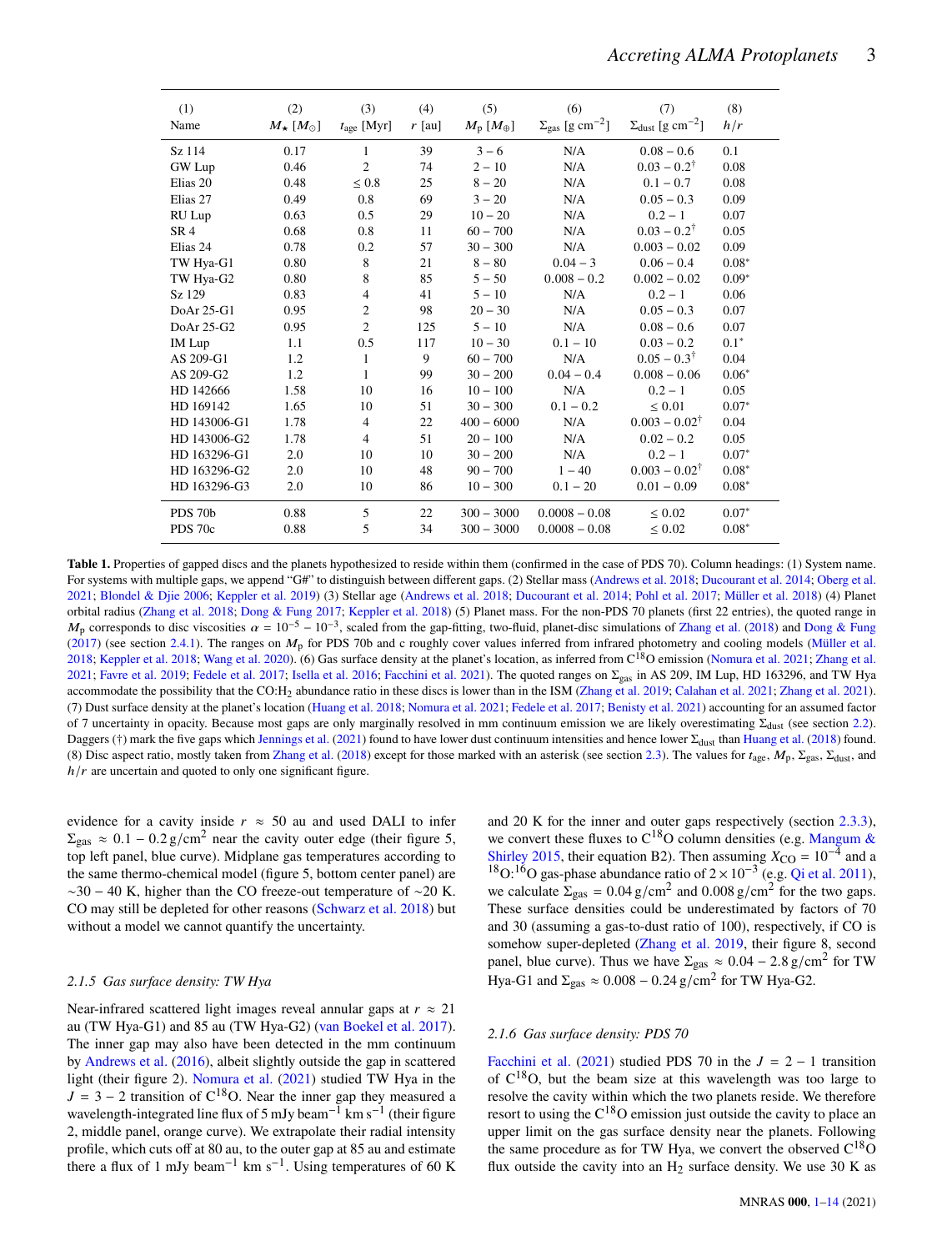# 4 *Choksi & Chiang*

the gas excitation temperature at 80 au, close to the  $H_2CO$  excitation temperature measured by [Facchini et al.](#page-12-32) [\(2021,](#page-12-32) their figure 7). The gas surface density so derived is  $\Sigma_{\rm gas} = 8 \times 10^{-2}$  g/cm<sup>2</sup>. We pair this upper limit with a lower limit derived from optically thick <sup>12</sup>CO in the  $J = 3-2$  transition. The smaller beam associated with the higher frequency of this transition allowed the cavity to be resolved by [Facchini et al.](#page-12-32) [\(2021\)](#page-12-32). Near the positions of the planets at  $r \sim 22-34$ au, the observed <sup>12</sup>CO line flux is 37 K km s<sup>-1</sup>, which for an assumed temperature of  $T \sim 60$  K (scaled from 30 K at 80 au using  $T \propto r^{-3/7}$ for a passively irradiated disk; [Chiang & Goldreich](#page-12-36) [1997\)](#page-12-36) yields a lower bound on  $\Sigma_{\text{gas}}$  of  $8 \times 10^{-4}$  g/cm<sup>2</sup>. The temperatures quoted above are high enough to avoid CO freeze-out, though we cannot rule out that gas-phase CO is depleted from other effects [\(Schwarz](#page-13-11) [et al.](#page-13-11) [2018\)](#page-13-11).

# <span id="page-3-0"></span>**2.2 Dust surface densities**  $\Sigma_{\text{dust}}$

The dust surface density  $\Sigma_{\text{dust}}$  and the dust optical depth  $\tau$  (typically evaluated at mm wavelengths) are related by

$$
\Sigma_{\text{dust}} = \frac{\tau}{\kappa}.\tag{1}
$$

The opacity  $\kappa$  depends on the grain size distribution. We allow  $\kappa$  to range from 0.4 to 3 cm<sup>[2](#page-3-2)</sup> per gram of dust,  $\frac{2}{3}$  following model size distributions by [Birnstiel et al.](#page-12-37) [\(2018\)](#page-12-37) which include grains up to 1 cm in size. For a given temperature T, we infer  $\tau$  from the specific intensity  $I_{\nu}$ :

<span id="page-3-4"></span>
$$
I_V = B_V(T) \left( 1 - e^{-\tau} \right) \tag{2}
$$

where  $B_{\nu}(T)$  is the Planck function.

Surface densities may be overestimated inside gaps that are spatially underresolved. This may be a much more serious problem for  $\Sigma_{\text{dust}}$  than for  $\Sigma_{\text{gas}}$  (cf. section [2.1\)](#page-1-1) because simulations predict dust surface densities to vary by orders of magnitude across gaps carved by  $M_{\rm p} \geq 10 M_{\oplus}$  planets, with dust gradients steepened by aerodynamic drag (e.g. figure 1 of [Paardekooper & Mellema](#page-13-21) [2004;](#page-13-21) figure 8 of [Dong et al.](#page-12-21) [2017;](#page-12-21) figure 4 of [Binkert et al.](#page-12-38) [2021\)](#page-12-38). We caution that the values of  $\Sigma_{\text{dust}}$  we derive may therefore be grossly overestimated. See also [Jennings et al.](#page-12-34) [\(2021\)](#page-12-34), whose work we describe below.

#### *2.2.1 Dust surface density: DSHARP systems*

For all nineteen of the DSHARP planets, we estimate  $\Sigma_{\text{dust}}$  at gap center using equation [\(1\)](#page-3-3) and the optical depth profiles in figure 6 of [Huang et al.](#page-12-23) [\(2018\)](#page-12-23).

Three of the DSHARP gaps, AS 209-G2  $(r = 99 \text{ au})$ , Elias 24 (57 au), and HD 143006-G1 (22 au), have bottoms that fall below the  $2\sigma$  noise floor at  $\tau = 10^{-2}$ , although apparently only marginally so. For Elias 24 and HD 143006-G1, we set  $\tau = 10^{-2}$ . For AS 209-G2, while portions of the gap lie below the noise floor, at gap center there is actually a local maximum (ring) of emission that rises above the noise. We use the peak optical depth of this ring,  $\tau \approx 2 \times 10^{-2}$ , to evaluate  $\Sigma_{\text{dust}}$ . The "W"-shaped gap profile for AS 209-G2 resembles transient structures found in two-fluid simulations of low-mass planets embedded in low-viscosity discs [\(Dong et al.](#page-12-21) [2017;](#page-12-21) [Zhang et al.](#page-13-1) [2018\)](#page-13-1).

In their re-analysis at higher spatial resolution of the DSHARP data, [Jennings et al.](#page-12-34) [\(2021,](#page-12-34) their figure 12) found evidence for deeper dust gaps than originally measured by [Huang et al.](#page-12-23) [\(2018\)](#page-12-23) for GW Lup, HD 163296-G2, SR 4, AS 209-G1, and HD 143006-G1. The re-analyzed gaps in the mm continuum are deeper by at least a factor of 10 and in most cases much more. We make a note of these sources in Table [1,](#page-2-0) but continue to use the [Huang et al.](#page-12-23) [\(2018\)](#page-12-23) results to compute  $\Sigma_{\text{dust}}$  for consistency with the rest of our analysis.

#### *2.2.2 Dust surface density: TW Hya*

For TW Hya-G1 at 21 au we calculate  $\Sigma_{\text{dust}} = 0.06 - 0.4 \text{ g/cm}^2$  using equations [\(1\)](#page-3-3)-[\(2\)](#page-3-4) with  $I_v = 10$  mJy beam<sup>-1</sup> (figure 2, middle panel, purple curve of [Nomura et al.](#page-13-16) [2021\)](#page-13-16) and  $T = 60$  K (section [2.3.3\)](#page-4-2). For TW Hya-G2 at 85 au we estimate  $\Sigma_{\text{dust}} = 0.002 - 0.02 \text{ g/cm}^2$ using  $I_v \sim 10^{-1}$  mJy beam<sup>-1</sup> (this is an extrapolation of the intensity profile measured by [Nomura et al.](#page-13-16) [2021](#page-13-16) which does not extend beyond  $~\sim$ 70 au) and T = 20 K. Our estimates of  $\Sigma_{\text{dust}}$  are consistent with those plotted in figure 3 of [Nomura et al.](#page-13-16) [\(2021\)](#page-13-16).

#### <span id="page-3-3"></span>*2.2.3 Dust surface density: HD 169142 and PDS 70*

For the gap in HD 169142 and central clearing in PDS 70, the continuum emission falls below the  $3\sigma$  noise floor of the observations  $(0.21 \text{ mJy beam}^{-1}$  and  $0.0264 \text{ mJy beam}^{-1}$ , respectively; [Fedele et al.](#page-12-28) [2017;](#page-12-28) [Benisty et al.](#page-12-10) [2021\)](#page-12-10). For assumed temperatures of  $T = 40$  K in HD 169142 and  $T = 60$  K in PDS 70, the corresponding upper limits on the dust column are  $\Sigma_{\text{dust}} \leq 10^{-2} \text{ g/cm}^2$  and  $\Sigma_{\text{dust}} \leq$  $2 \times 10^{-2}$  g/cm<sup>2</sup>, respectively.

#### <span id="page-3-1"></span>**2.3 Disc scale height**  $h$

#### *2.3.1 Disc scale height: DSHARP systems*

For most of the DSHARP sample, we adopt the  $h/r$  estimates listed in table 3 of [Zhang et al.](#page-13-1) [\(2018\)](#page-13-1), computed assuming a passive disc irradiated by its host star. For AS 209-G2, all three gaps in HD 163296, and IM Lup, we use more sophisticated estimates of  $h/r$  from table 2 of [Zhang et al.](#page-13-12) [\(2021\)](#page-13-12). In AS 209, [Zhang et al.](#page-13-12) [\(2021\)](#page-13-12) used the observed <sup>13</sup>CO emission surface to fit for  $h/r = 0.06(r/100 \text{ au})^{0.25}$ (since their CO isotopologue data do not extend down to AS 209-G1 at 9 au, we only apply this scale height relation to AS 209-G2 at 99 au). Note that [Zhang et al.](#page-13-1) [\(2018\)](#page-13-1) found a similar value,  $h/r = 0.05$  at 99 au, reproduced the multi-gap structure of AS 209. For HD 163296 and IM Lup, [Zhang et al.](#page-13-12) [\(2021\)](#page-13-12) obtained excellent fits to the spectral energy distributions (their figure 4) using  $h/r = 0.084(r/100 \text{ au})^{0.08}$ and  $\overrightarrow{h}/r = 0.1(r/100 \text{ au})^{0.17}$ , respectively.<sup>[3](#page-3-5)</sup>

<span id="page-3-5"></span><sup>3</sup> The values of *h* obtained by [Zhang et al.](#page-13-12) [\(2021\)](#page-13-12), if interpreted as a standard isothermal hydrostatic disc gas scale height, imply gas temperatures that differ from the gas temperatures obtained from thermo-chemical and radiative transfer modeling by these same authors (their figure 7). This is because the latter temperatures are solved assuming a fixed density field (specified by  $h$ ), and no provision is made to iterate the density field to ensure simultaneous hydrostatic and radiative equilibrium. There is no rigorous justification for using either set of temperatures to compute the gas scale height; we use  $h$  as tabulated by [Zhang et al.](#page-13-12) [\(2021\)](#page-13-12) for convenience (their parameters  $H_{100}$  and  $\psi$  in table 2, inserted into their equation 3 with  $\chi = 1$ ).

<span id="page-3-2"></span><sup>2</sup> The ALMA continuum data used in our study were taken at wavelengths ranging from 0.85 mm to 1.27 mm. Our adopted factor-of-seven uncertainty in  $\kappa$  is larger than the expected variation of  $\kappa$  across this wavelength range (at fixed grain size), so for simplicity we ignore the wavelength dependence on  $\kappa$  when computing  $\Sigma_{\text{dust}}$  from the ALMA observations.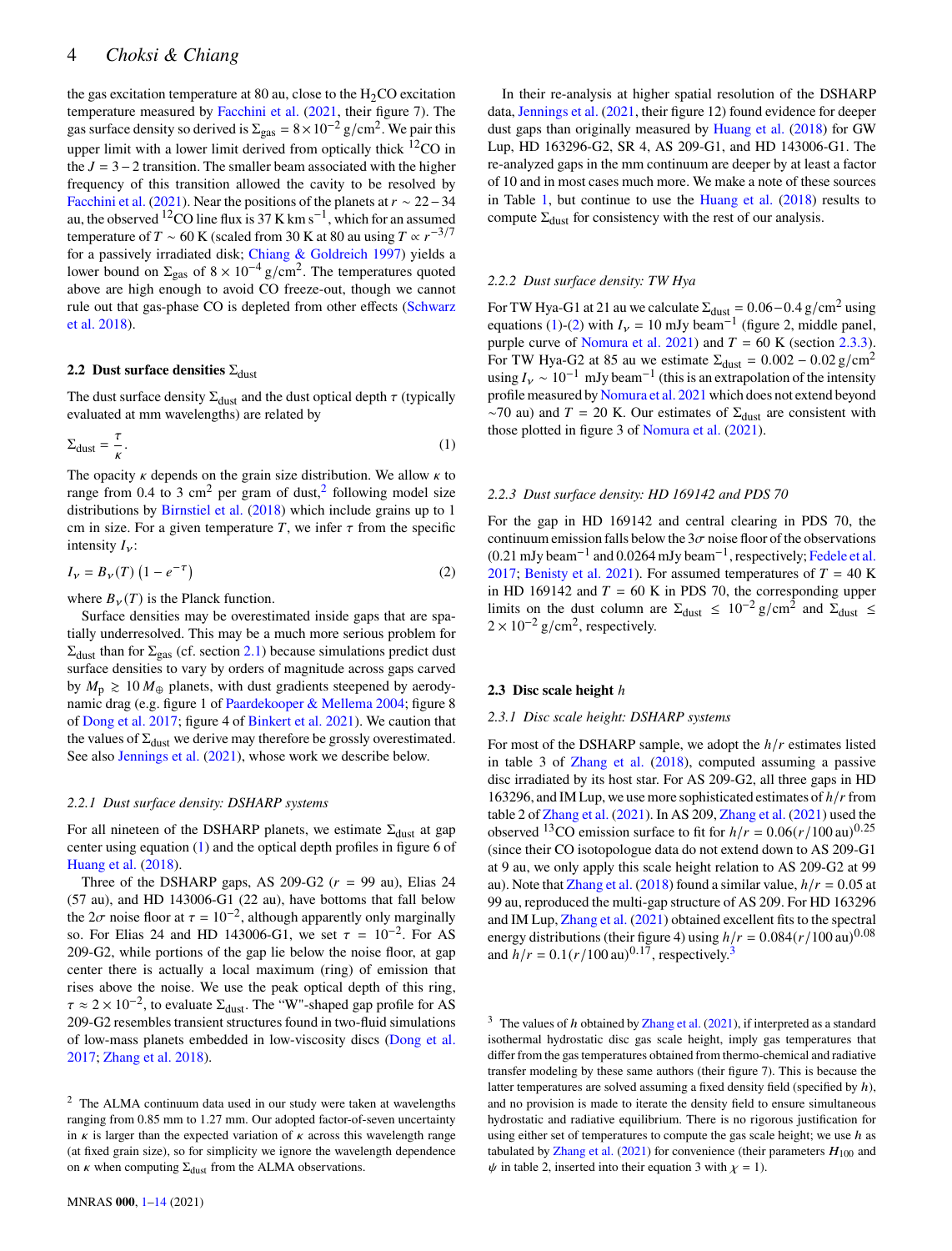#### *2.3.2 Disc scale height: HD 169142*

[Fedele et al.](#page-12-28) [\(2017\)](#page-12-28) simultaneously fitted the surface density and temperature profiles in HD 169142. We use their aspect ratio of  $h/r = 0.07$  at the gap position; this is similar to the value of  $h/r =$ 0.08 found by Dong  $&$  Fung [\(2017\)](#page-12-14) in fitting the gap width to their planet-disk simulations. The aspect ratio relates to the disc midplane temperature following  $h/r = c_s/(\Omega r)$  where  $c_s = \sqrt{kT/\mu m_p}$  is the sound speed,  $\mu = 2.4$  is the mean molecular weight, k is Boltzmann's constant,  $m_p$  is the proton mass,  $\Omega = \sqrt{GM_x/r^3}$  is the Keplerian orbital frequency, and  $G$  is the gravitational constant. The implied temperature at the gap position is 40 K.

#### <span id="page-4-2"></span>*2.3.3 Disc scale height: TW Hya*

[Calahan et al.](#page-12-33) [\(2021\)](#page-12-33) obtained a good fit to the spectral energy of TW Hya using  $h/r = 0.11 (r/400 \text{ au})^{0.1}$  (their figure 5). From this scaling we calculate  $h/r = 0.08$  and  $h/r = 0.09$  at the inner  $(r = 21)$ au) and outer ( $r = 85$  au) gap positions, respectively. These aspect ratios correspond to temperatures of 58 K and 20 K.

#### *2.3.4 Disc scale height: PDS 70*

Absent direct estimates of the temperature in the PDS 70 cavity, we estimate the disc scale height using arguments similar to those in section [2.1.6.](#page-2-1) [Facchini et al.](#page-12-32)  $(2021)$  derived an H<sub>2</sub>CO excitation temperature near the disc midplane of 33 K at 80 au (see their figure 7). Setting this equal to the gas kinetic temperature there, we calculate  $h = c_s/\Omega$  at 80 au, and then scale to the location of the planets assuming  $h/r \propto r^{2/7}$  [\(Chiang & Goldreich](#page-12-36) [1997\)](#page-12-36). We find  $h/r = 0.07$  and 0.08 at the locations of PDS 70b and c. [Keppler et al.](#page-12-7) [\(2018\)](#page-12-7) found a similar temperature profile in their radiative transfer models of the PDS 70 disc.

# **2.4 Planet and stellar masses**

#### <span id="page-4-1"></span>2.4.1 Planet masses  $M_p$  and stellar masses  $M_{\star}$ : DSHARP systems

[Zhang et al.](#page-13-1) [\(2018\)](#page-13-1) used their grid of planet-disk hydrodynamical simulations to estimate the planet masses that can reproduce the radial widths and in some cases the radial positions of DSHARP gaps. Their table 3 gives  $M<sub>p</sub>$  for different dust grain size distributions and the [Shakura & Sunyaev](#page-13-22) [\(1973\)](#page-13-22) viscosity parameter  $\alpha$ . Here we consider  $\alpha = 10^{-5} - 10^{-3}$ . Values of  $\alpha \ge 10^{-2}$  appear incompatible with various mm-wave observations [\(Pinte et al.](#page-13-23) [2016;](#page-13-23) [Teague et al.](#page-13-24) [2016;](#page-13-24) [Flaherty et al.](#page-12-39) [2017\)](#page-12-39) including the multi-gap structure of some discs [\(Dong et al.](#page-12-21) [2017;](#page-12-21) [Zhang et al.](#page-13-1) [2018\)](#page-13-1). Planet masses inferred by [Zhang et al.](#page-13-1) [\(2018\)](#page-13-1) increase with viscosity as  $M_p \propto \alpha^{1/3}$ ; more massive planets are required to counteract faster diffusion of gas to open the same width gap. Thus to obtain an upper limit on  $M_p$  we use the entries corresponding to  $\alpha = 10^{-3}$  in table 3 of [Zhang et al.](#page-13-1) [\(2018\)](#page-13-1), and for a lower limit we take their  $M<sub>p</sub>$  values for  $\alpha = 10^{-4}$ and divide by two in a crude extrapolation down to  $\alpha = 10^{-5}$ . This procedure gives a range on  $M<sub>p</sub>$  that typically spans a factor of 8, and that encompasses the variation in  $M<sub>p</sub>$  due to different dust size distributions.

For HD 163296-G3, we increase the upper bound on  $M_p$  to  $1M_J$ based on the fit to non-Keplerian kinematical data from [Teague et al.](#page-13-5) [\(2018\)](#page-13-5) and [Teague et al.](#page-13-6) [\(2021\)](#page-13-6). Note that their mass estimate is based on planet-disc simulations assuming  $\alpha = 10^{-3}$ , and that lowering  $\alpha$ lowers the planet mass required to reproduce the same non-Keplerian velocity signature ( $M_p \propto \alpha^{0.41}$  according to equation 16 of [Zhang](#page-13-1) [et al.](#page-13-1) [2018\)](#page-13-1). For Elias 24, the  $M<sub>p</sub>$  range in Table [1](#page-2-0) overlaps with mass estimates inferred from infrared photometry of an unconfirmed point source at  $r \approx 55$  au [\(Jorquera et al.](#page-12-12) [2021\)](#page-12-12). The candidate point source in HD 163296 is located at  $r \approx 67$  au [\(Guidi et al.](#page-12-11) [2018\)](#page-12-11) and as such cannot be identified with the planets inferred at  $r \approx 48$  and 86 au [\(Zhang et al.](#page-13-1) [2018\)](#page-13-1) of interest here.

For most of the DSHARP systems we use stellar masses derived from stellar evolution tracks and listed in table 1 of [Andrews et al.](#page-12-2) [\(2018\)](#page-12-2). For IM Lup, AS 209, and HD 163296 we use instead  $M_{\star}$  = 1.2, 1.1, and 2.0  $M_{\odot}$  respectively, calculated from gas disc rotation curves by [Teague et al.](#page-13-6) [\(2021\)](#page-13-6) as part of the MAPS survey [\(Oberg](#page-13-0) [et al.](#page-13-0) [2021\)](#page-13-0).

#### *2.4.2 Planet and stellar masses: HD 169142 and TW Hya*

By comparing the observed gaps in HD 169142 and TW Hya with their grid of planet-disk simulations, Dong  $&$  Fung [\(2017\)](#page-12-14) estimated planet masses of  $M_p = 0.2 - 2 M_J$  in HD 169142, 0.05 – 0.5  $M_J$  in TW Hya-G1, and  $0.03 - 0.3$  M<sub>J</sub> in TW Hya-G2. These values were derived for viscosities  $\alpha = 10^{-4} - 10^{-2}$ . For consistency with our adopted range of  $\alpha = 10^{-5} - 10^{-3}$  (see section [2.4.1\)](#page-4-1), we apply the same  $M_p \propto \alpha^{1/3}$  scaling from [Zhang et al.](#page-13-1) [\(2018\)](#page-13-1) and shift all limits from Dong  $&$  Fung [\(2017\)](#page-12-14) down by a factor of two.

The stellar masses of HD 169142 and TW Hya are  $M_{\star} = 1.65 M_{\odot}$ and  $M_{\star} = 0.8 M_{\odot}$ , respectively [\(Blondel & Djie](#page-12-30) [2006;](#page-12-30) [Ducourant](#page-12-29) [et al.](#page-12-29) [2014\)](#page-12-29).

#### *2.4.3 Planet and stellar masses: PDS 70*

Masses of PDS 70b and c derived from near-infrared spectral energy distributions and cooling models vary widely [\(Müller et al.](#page-13-15) [2018;](#page-13-15) [Keppler et al.](#page-12-7) [2018;](#page-12-7) [Christiaens et al.](#page-12-40) [2019;](#page-12-40) [Mesa et al.](#page-13-25) [2019;](#page-13-25) [Wang](#page-13-2) [et al.](#page-13-2) [2020;](#page-13-2) [Stolker et al.](#page-13-26) [2020\)](#page-13-26). For simplicity we take  $M_p = 1-10 M_J$ for both planets, which brackets most literature estimates relying on cooling models.[4](#page-4-3) This range is consistent with masses for PDS 70b derived by [Wang et al.](#page-13-3) [\(2021\)](#page-13-3) based on dynamical stability constraints. They calculated a 95% upper limit of 10  $M<sub>J</sub>$ , with roughly equal probability per log mass from  $1-10 M_J$  (see their figure 5).

The mass of the star is  $M_{\star} = 0.88 M_{\odot}$  [\(Keppler et al.](#page-12-31) [2019\)](#page-12-31).

# <span id="page-4-0"></span>**3 PLANETARY ACCRETION RATES AND GAP PROPERTIES**

Most of the gap-opening planets in our sample have inferred masses large enough that the self-gravity of their gas envelopes should be significant. In this regime, further accretion of gas from the disc may no longer be limited by Kelvin-Helmholtz cooling of the envelope but may instead be regulated by the hydrodynamics of the surrounding

<span id="page-4-3"></span><sup>4</sup> In later sections, and in particular the discussion surrounding Figures [5](#page-10-1) and [6,](#page-11-0) we will consider the possibility that the observed near-infrared emission does not arise from a planet passively cooling into empty space (as assumed by the cooling models) but one which sits below a hot accretion shock boundary layer. In this scenario our adoption of planetary masses for PDS 70b and c drawn from the passive cooling models will lead to an inconsistency. Our hope is that our estimated mass range of  $1-10 M_J$  is not seriously impacted; it should not be as long as the posited accretion luminosities are not much larger than the observed near-infrared luminosities ( $10^{-4}L_{\odot}$ ; [Wang et al.](#page-13-2) [2020\)](#page-13-2). It may also help to have the accretion columns be localized to "hot spots" on the planet, like they are for magnetized T Tauri stars (e.g. [Gregory et al.](#page-12-41) [2006\)](#page-12-41), leaving the rest of the planet passively cooling.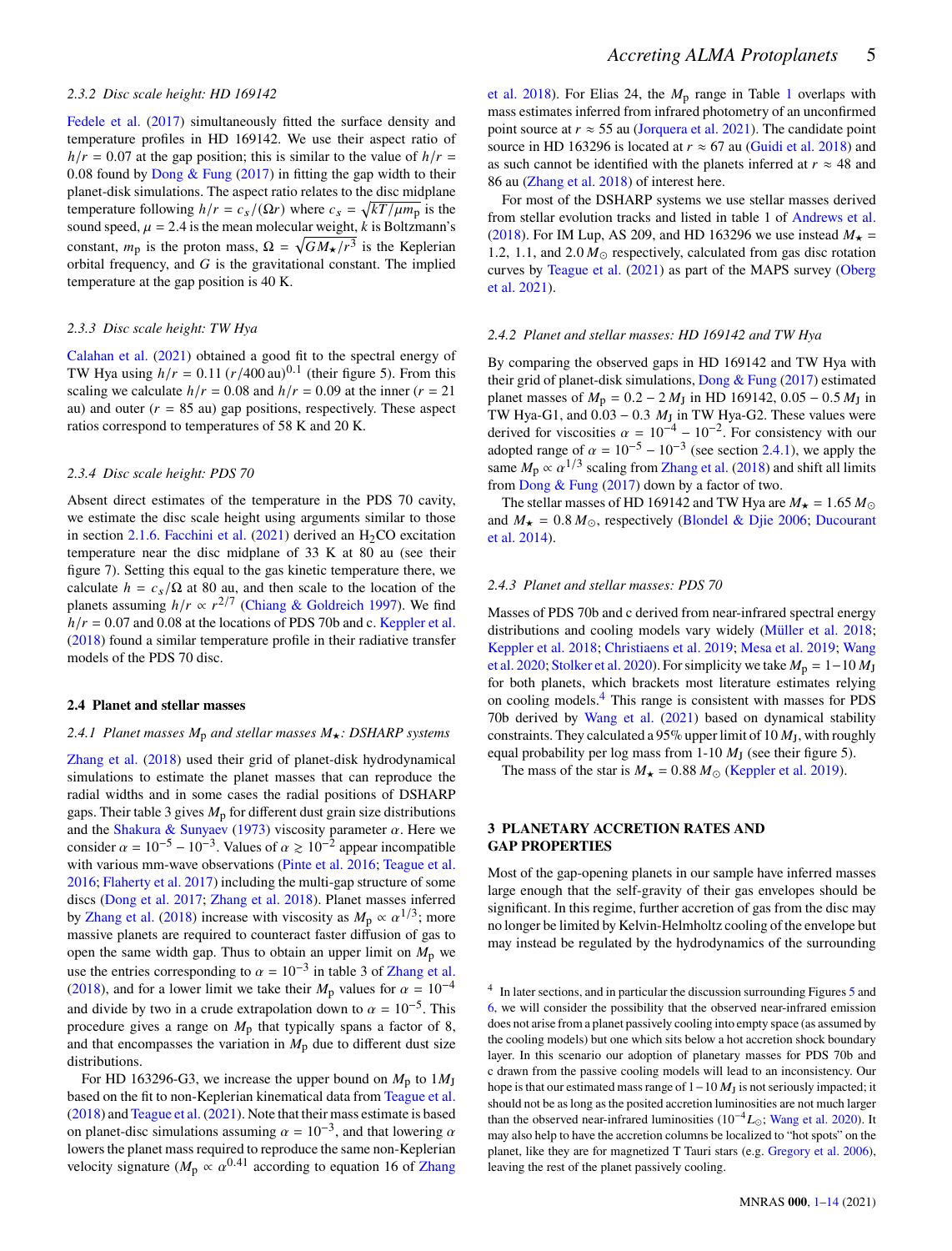

<span id="page-5-0"></span>**Figure 1. Top panel:** Gas surface density  $\Sigma_{\text{gas}}$  at the centers of gaps hypothesized (confirmed for PDS 70) to host planets, for the subset of systems detected in  $C^{18}O$ . System names on the horizontal axis are followed by "G#" to identify a specific gap in systems with multiple gaps, and by the planet's orbital radius r in units of au in parentheses. Systems are listed in order of increasing host stellar mass  $M_{\star}$ , except for PDS 70 which as the only transitional disc in our sample is placed at the end. For TW Hya we estimate  $\Sigma_{\rm gas}$  from the C<sup>18</sup>O line flux [\(Nomura et al.](#page-13-16) [2021\)](#page-13-16), while for AS 209, IM Lup, HD 169142, and HD 163296  $\Sigma_{\rm gas}$ derives from detailed thermo-chemical modeling [\(Favre et al.](#page-12-20) [2019;](#page-12-20) [Zhang et al.](#page-13-12) [2021;](#page-13-12) [Fedele et al.](#page-12-28) [2017;](#page-12-28) [Isella et al.](#page-12-27) [2016\)](#page-12-27). For PDS 70, we bound Σgas using the C<sup>18</sup>O 2-1 flux outside the disc cavity and the <sup>12</sup>CO 3-2 flux inside the cavity [\(Facchini et al.](#page-12-32) [2021\)](#page-12-32). **Middle panel:** Planet masses  $M_p$ . For the non-PDS 70 planets  $M_p$  is drawn from gap-fitting simulations by [Zhang et al.](#page-13-1) [\(2018\)](#page-13-1) and [Dong & Fung](#page-12-14) [\(2017\)](#page-12-14) scaled to viscosities  $\alpha = 10^{-5} - 10^{-3}$ . For PDS 70b and c,  $M_{\rm p} = 1 - 10 M_{\rm J}$  roughly encompasses values from cooling models (e.g. [Haffert et al.](#page-12-8) [2019\)](#page-12-8). Bottom panel: Mass doubling times  $t_{\rm double} \equiv M_{\rm p}/\dot{M}_{\rm p}$  calculated assuming accretion at the Bondi rate (equation [3\)](#page-6-0). Accretion rates  $\dot{M}_p$  are evaluated using  $\Sigma_{\rm gas}$  and  $M_p$  as above, plus h and r compiled in Table [1.](#page-2-0) Error bars account for uncertainties in  $\Sigma_{\text{gas}}$  and  $M_{\text{p}}$ , with  $t_{\text{double}} \propto 1/(M_{\text{p}}\Sigma_{\text{gas}})$ . Eight of the nine hypothesized planets may have  $t_{\text{double}}$  comparable to their system age  $t<sub>age</sub>$ , a plausible result that if true suggests these planets are undergoing their last doublings.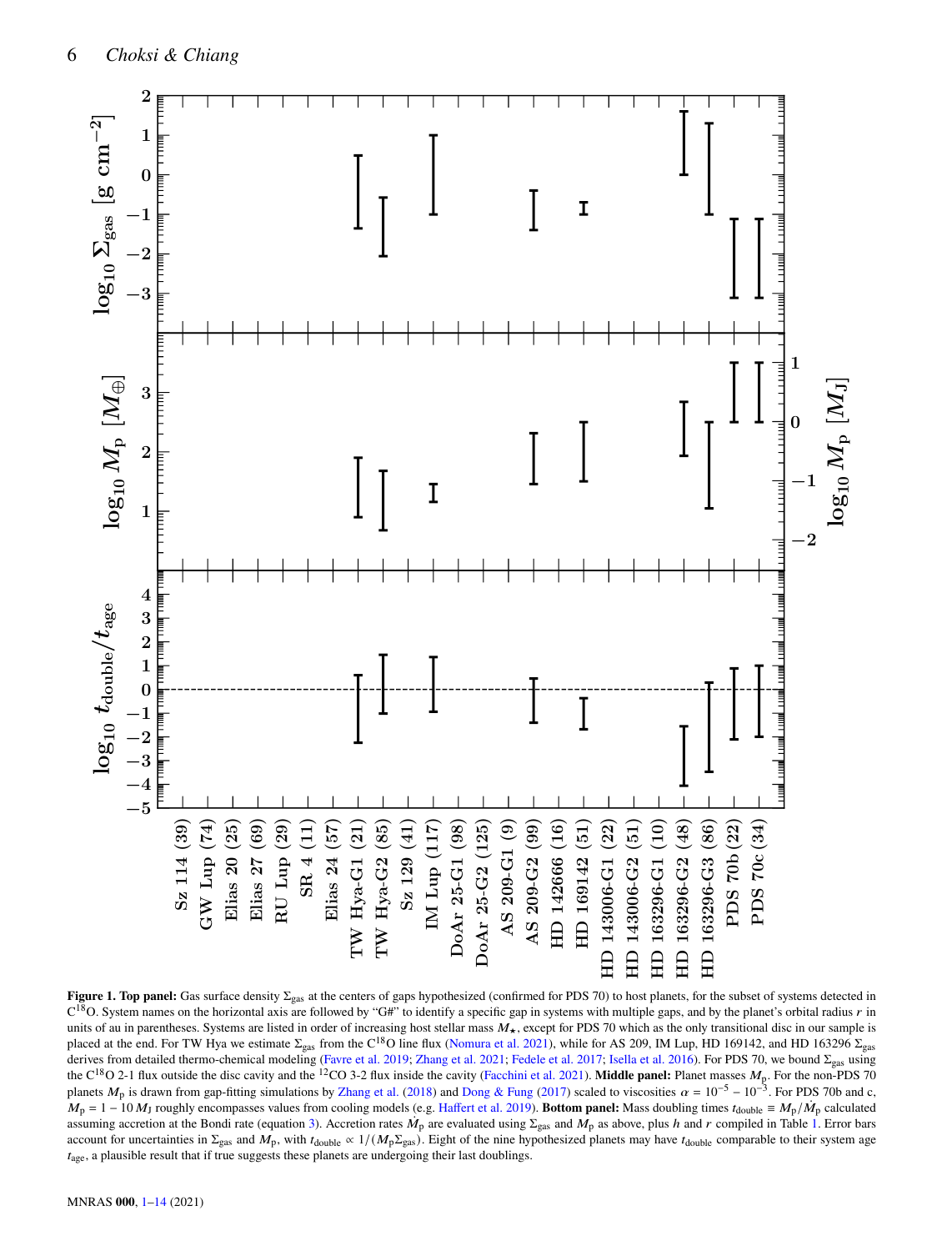

**Figure 2. Top panel:** Same as the middle panel of Figure [1,](#page-5-0) with  $M<sub>p</sub>$  now plotted for all 24 planets in our sample. Bottom panel: Same as the top panel of Figure [1,](#page-5-0) with red points added to mark  $\Sigma_{gas}$  predicted from equation [\(5\)](#page-8-0). The prediction assumes that each planet is accreting at the Bondi-like rate given by [\(3\)](#page-6-0) and that  $\dot{M}_p = M_p/t_{\text{age}}$  (equivalently  $t_{\text{double}} = t_{\text{age}}$ ; for Elias 24 we use the upper limit on  $t_{\text{age}}$ ). The last equality is motivated by the bottom panel of Figure [1.](#page-2-0) The evaluation of [\(5\)](#page-8-0) uses  $M_p$  in the top panel plus r and h listed in Table 1. Red error bars reflect the range of  $M_p$  values considered.

nebula. Hydrodynamical forces include, in principle, pressure, planetary gravity, stellar tides, and rotation, all in 3D. The simplest form of hydrodynamical accretion is Bondi accretion, which describes spherically symmetric (zero angular momentum) flow onto a point mass (e.g. [Frank et al.](#page-12-42) [2002\)](#page-12-42). For a point mass embedded in a disc, the Bondi rate is given by:

$$
\dot{M}_{\rm p} = 0.25 \Omega r^2 \left(\frac{M_{\rm p}}{M_{\star}}\right)^2 \left(\frac{h}{r}\right)^{-4} \Sigma_{\rm gas} \tag{3}
$$

(e.g. [Ginzburg & Chiang](#page-12-16) [2019a\)](#page-12-16). While it ignores many effects, Bondi accretion appears to fit the results of 3D isothermal hydrodynamic simulations of accreting planets by [D'Angelo et al.](#page-12-15) [\(2003\)](#page-12-15), both in magnitude and in the  $M_0^2$  scaling (see figure 1 of [Tanigawa &](#page-13-8) [Tanaka](#page-13-8) [2016](#page-13-8) which re-prints their data). We have inserted in equa-tion [\(3\)](#page-6-0) a factor of 0.25 to match the normalization of the  $\dot{M}_{\rm p} \propto M_{\rm p}^2$ relation measured by [D'Angelo et al.](#page-12-15) [\(2003\)](#page-12-15) at  $M_{\rm p} \lesssim 30 M_{\oplus}$ . These

<span id="page-6-1"></span>authors found that at higher masses,  $\dot{M}_\text{p}(M_\text{p})$  flattens away from an  $M_p^2$  scaling; this flattening is due to the conflating effect of gap opening, i.e.  $\Sigma_{\text{gas}}$  in equation [\(3\)](#page-6-0) decreases with  $M_{\text{p}}$  for masses  $\geq 30 M_{\oplus}$ as deeper gaps are opened. Note that the accretion rates measured by [D'Angelo et al.](#page-12-15) [\(2003\)](#page-12-15) may be sensitive to their mass removal prescription, which reduces the mass density inside the innermost ∼10% of the planet's Hill sphere by some fraction every simulation timestep. This prescription effectively renders the planet a sink cell and maximizes  $\dot{M}_{\rm p}$ .

<span id="page-6-0"></span>The corresponding planet mass doubling time is

$$
t_{\text{double}} \equiv \frac{M_{\text{p}}}{\dot{M}_{\text{p}}}.\tag{4}
$$

We test the theory of planet accretion (Bondi accretion) by comparing the doubling time  $t_{\text{double}}$  to the age of the system  $t_{\text{age}}$ . We expect  $t_{\text{double}} \geq t_{\text{age}}$ . Steady and ongoing growth over the planet's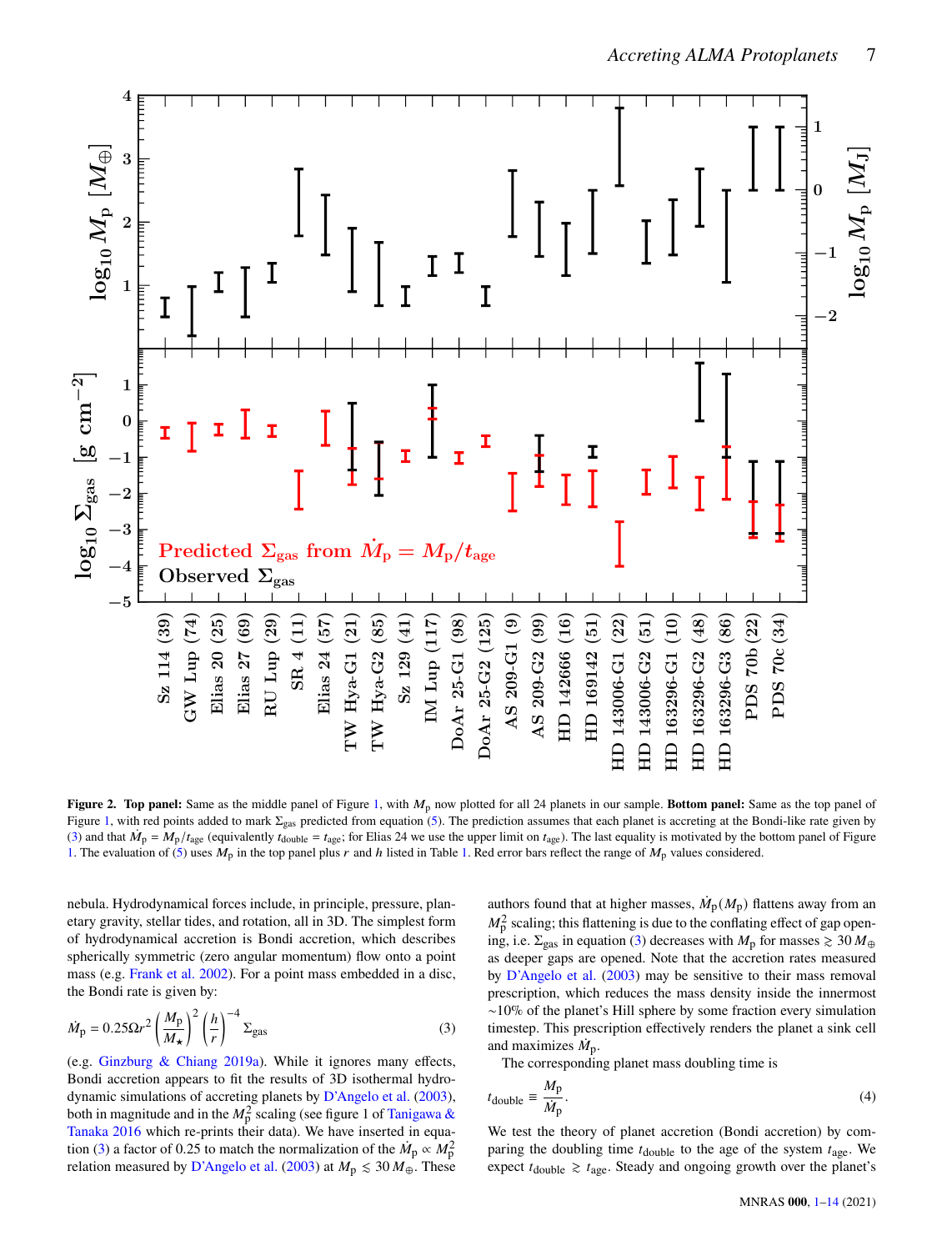

**Figure 3. Top panel:** Same as the top panel of Figure [1](#page-5-0) but plotting dust surface densities  $Σ<sub>dust</sub>$  inside gaps based on observed mm continuum intensities [\(Huang](#page-12-23) [et al.](#page-12-23) [2018\)](#page-12-23), assuming the dust is optically thin. Error bars account for a factor of seven uncertainty in the grain opacity but do not account for the limited spatial resolution of the observations which may lead to  $\Sigma_{\text{dust}}$  being overestimated. For HD 169142 and PDS 70, we plot upper limits on  $\Sigma_{\text{dust}}$  set by the noise floor of the observations [\(Fedele et al.](#page-12-28) [2017;](#page-12-28) [Benisty et al.](#page-12-10) [2021\)](#page-12-10). **Bottom panel:** Gap dust-to-gas ratios Σ<sub>dust</sub>/Σ<sub>gas</sub>. In black we combine the values of Σ<sub>dust</sub> with Σ<sub>gas</sub> inferred from C<sup>18</sup>O intensity maps (Figure [1,](#page-5-0) top panel). In red we use the same  $\Sigma_{\text{dust}}$  data but take  $\Sigma_{\text{gas}}$  from equation [\(5\)](#page-8-0), which presumes that planets accrete in a Bondi-like way with growth timescales  $M_{\rm p}/M_{\rm p}$  equal to system ages (Figure [2,](#page-6-1) red points). The shaded bar covers the range of dust-to-gas ratios found inside gaps opened by planets with  $M_p > 10M_{\oplus}$  in two-fluid simulations by [Dong et al.](#page-12-21) [\(2017\)](#page-12-21). Many of the empirical data lie outside the simulated range, possibly because dust gaps are still underresolved by ALMA and therefore Σ<sub>dust</sub> is overestimated. In support of this idea, [Jennings et al.](#page-12-34) [\(2021\)](#page-12-34) re-analyzed the DSHARP data and found deeper bottoms to the dust gaps in GW Lup, SR 4, AS 209-G1, HD 143006-G1, and HD 163296-G2.

age corresponds to  $t_{\text{double}}/t_{\text{age}} \sim 1$  (equivalently  $\dot{M}_{\text{p}} \sim M_{\text{p}}/t_{\text{age}}$ ). Alternatively, we may be observing the planet after it has largely finalized its mass, in which case  $t_{\text{double}} > t_{\text{age}}$ . We would not expect to find  $t_{\text{double}} \ll t_{\text{age}}$  as a planet is unlikely to be caught in a short-lived episode of significant growth.

# <span id="page-7-1"></span><span id="page-7-0"></span>**3.1 Bondi accretion rates**  $\dot{M}_p$  **from C<sup>18</sup>O, and**  $t_{\text{double}}$  **vs.**  $t_{\text{age}}$

Figure [1](#page-5-0) plots the ratio  $t_{\text{double}}/t_{\text{age}}$  for each of the nine protoplanets with  $\Sigma_{\text{gas}}$  measured from C<sup>18</sup>O observations (section [2.1\)](#page-1-1). We find that  $t_{\text{double}}/t_{\text{age}}$  appears in the majority of cases to be consistent with unity, although the error bars, which reflect the combined uncertainty in  $\Sigma_{\text{gas}}$  and  $M_{\text{p}}$ , are large. The result  $t_{\text{double}}/t_{\text{age}} \sim 1$  is physically plausible and indicates that the planets are currently accreting at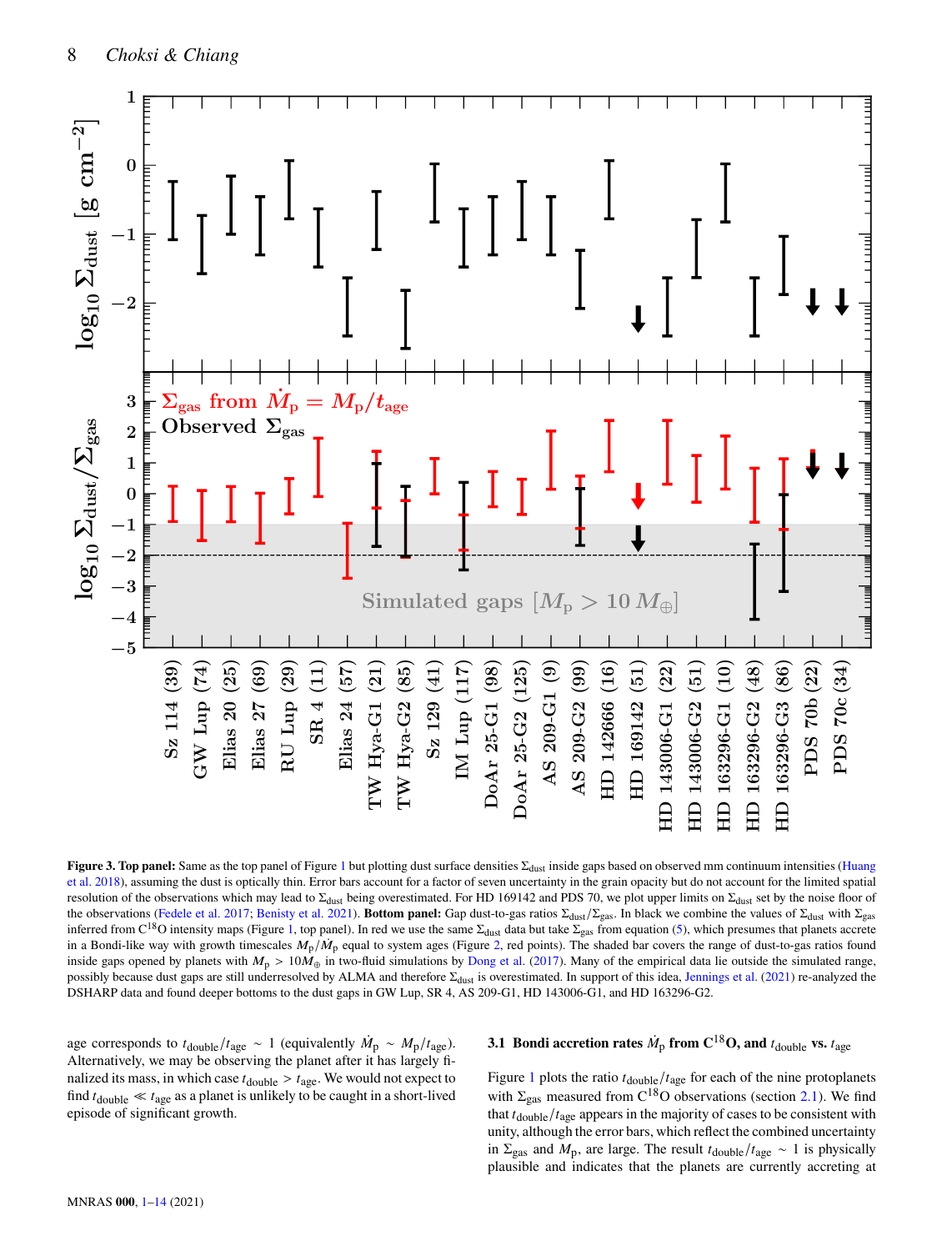rates  $\dot{M}_\text{p}$  close to the values time-averaged over their system ages,  $\dot{M}_{\rm p} \sim M_{\rm p}/t_{\rm age}$ . For TW Hya-G1, AS 209-G2, HD 169142, and HD 163296-G3,  $t_{\text{double}}/t_{\text{age}} \sim 1$  if  $M_{\text{p}} \sim 10 - 30 M_{\oplus}$  and  $\Sigma_{\text{gas}} \sim$  $0.1 \text{ g/cm}^2$ , near the lower ends of their ranges in Table [1.](#page-2-0) Lower planet masses imply lower disc viscosities ( $\alpha \sim 10^{-5}$ ) insofar as  $M_p \propto \alpha^{1/3}$  [\(Zhang et al.](#page-13-1) [2018](#page-13-1) and section [2.4.1\)](#page-4-1). Lower gas surface densities argue against speculative super-depleted CO scenarios and support thermo-chemical models (DALI, [Bruderer](#page-12-24) [2013;](#page-12-24) RAC2D, [Du & Bergin](#page-12-25) [2014\)](#page-12-25) that account for the usual ways that CO can be depleted, freeze-out and chemistry.

The gap HD 163296-G2 at  $r = 48$  au does not meet our expectation that  $t_{\text{double}}/t_{\text{age}} \geq 1$ . For this case the computed value of  $t_{\text{double}}/t_{\text{age}} \leq 10^{-1}$  is driven by the large Jupiter-scale mass that [Zhang et al.](#page-13-1) [\(2018\)](#page-13-1) inferred from the observed deep and wide dust gap [\(Isella et al.](#page-12-27) [2016;](#page-12-27) [Huang et al.](#page-12-23) [2018\)](#page-12-23). Such a massive planet seems inconsistent with there being hardly any depression in the gas at this location [\(Zhang et al.](#page-13-12) [2021,](#page-13-12) their figure 16 and section 4.3.2). [Rodenkirch et al.](#page-13-27) [\(2021\)](#page-13-27) modeled the HD 163296 disc and found that a Jovian-mass planet at 48 au would deplete the gas density by a factor of ∼10 for  $\alpha = 2 \times 10^{-4}$  (their figure 5). We speculate that a planet much less massive than Jupiter might reproduce the dust and gas observations and bring  $t_{\text{double}}$  into closer agreement with  $t_{\text{age}}$ , if such a lower-mass planet caused only modest gas pressure variations that led to stronger dust variations via aerodynamic drift [\(Paardekooper](#page-13-21) [& Mellema](#page-13-21) [2004;](#page-13-21) [Dong et al.](#page-12-21) [2017;](#page-12-21) [Drążkowska et al.](#page-12-43) [2019;](#page-12-43) [Binkert](#page-12-38) [et al.](#page-12-38) [2021\)](#page-12-38). Another possibility is that there is no planet at all inside the HD 163296-G2 gap, as a planet can create gaps not centered on its orbit; figure 8 of [Dong et al.](#page-12-44) [\(2018\)](#page-12-44) explicitly models this scenario for HD 163296.

For PDS 70b and c,  $t_{\text{double}}/t_{\text{age}} \sim 1$  implies  $\dot{M}_{\text{p}} \sim 6 \times 10^{-7}$  –  $6 \times 10^{-6}$   $M_{\text{J}}$  yr<sup>-1</sup> assuming  $M_{\text{p}} = 3$   $M_{\text{J}}$ . These values are factors of 10-100 higher than estimates based on the observed U-band and H $\alpha$  fluxes (e.g. [Haffert et al.](#page-12-8) [2019;](#page-12-8) [Zhou et al.](#page-13-4) [2021\)](#page-13-4). Section [3.3](#page-8-1) discusses possible reasons why.

# **3.2**  $\Sigma_{\text{gas}}$  **and**  $\Sigma_{\text{dust}}$

Fifteen of the twenty-four gaps in our sample lack published  $C^{18}O$ data, precluding us from estimating  $\Sigma_{\text{gas}}$  and by extension  $\dot{M}_{\text{p}}$ . An alternate approach is to reverse the logic by first assuming that  $\dot{M}_{\rm p} \sim$  $M_{\rm p}/t_{\rm age}$  (i.e. assuming  $t_{\rm double}/t_{\rm age} \sim 1$ ), inserting this accretion rate into equation [\(3\)](#page-6-0), and solving for  $\Sigma_{\text{gas}}$ :

$$
\Sigma_{\rm gas} = \frac{4M_{\rm p}}{r^2} \frac{1}{\Omega t_{\rm age}} \left(\frac{M_{\star}}{M_{\rm p}}\right)^2 \left(\frac{h}{r}\right)^4 \qquad \text{if no C}^{18}\text{O data.} \tag{5}
$$

In other words, we assume the planets without  $C^{18}O$  data are like the eight we identified in Figure [1](#page-5-0) with  $C^{18}O$  data showing evidence for  $t_{\text{double}} \sim t_{\text{age}}$  — we posit that all are actively accreting from their surrounding discs, and that none are being observed in a short-lived growth phase. We view the values of  $\Sigma_{\rm gas}$  so computed as predictions for future observations.

Figure [2](#page-6-1) shows in red the gas surface densities predicted by equa-tion [\(5\)](#page-8-0). The values range from  $10^{-4}$  g/cm<sup>2</sup> to  $1 \text{ g/cm}^2$ , with a factor of 2-10 uncertainty in any given system stemming from the adopted range of planet masses  $M_p$ . Note that if  $t_{\text{double}}/t_{\text{age}} > 1$ , the red points shift down. Plotted in black for comparison are the  $\Sigma_{\rm gas}$  values inferred from the measured  $C^{18}O$  fluxes (same data plotted in the top panel of Figure [1\)](#page-5-0). In some systems the  $\Sigma_{\rm gas}$  predictions (red) overlap only with the lower end of values bracketed by the data (black) because  $t_{\text{double}}/t_{\text{age}} = 1$  favors lower  $\Sigma_{\text{gas}}$ , as mentioned at the beginning of section [3.1.](#page-7-0)

The top panel of Figure [3](#page-7-1) displays  $\Sigma_{\text{dust}}$  inferred from the mm continuum observations (section [2.2\)](#page-3-0). The error bars account for a factor of 7 uncertainty in the grain opacity but not the potential overestimation of  $\Sigma_{\text{dust}}$  from gaps being inadequately resolved (more discussion on this below). In the bottom panel, we combine these values of  $\Sigma_{\text{dust}}$  with  $\Sigma_{\text{gas}}$  inferred from  $C^{18}O$  data to plot, in black, the empirical dust-to-gas ratios  $\Sigma_{\text{dust}}/\Sigma_{\text{gas}}$ . The red points are semitheoretical as they take  $\Sigma_{\text{gas}}$  from Figure [2](#page-6-1) as predicted by equation  $(5).$  $(5).$ 

The shaded bar  $\Sigma_{\text{dust}}/\Sigma_{\text{gas}} < 10^{-1}$  in Figure [3](#page-7-1) marks the range of dust-to-gas ratios found in simulated gaps [\(Dong et al.](#page-12-21) [2017\)](#page-12-21). The simulations are initialized with spatially uniform dust-to-gas ratios near the solar value of ∼10−<sup>2</sup> . The ratios then evolve as aerodynamic drag causes dust to drift relative to gas. Across most of the gap, dust-to-gas ratios decrease as dust is diverted into local gas pressure maxima near gap edges. One gas pressure maximum coincides with the planet's orbit at gap center. Dust that collects in this co-orbital gas ring raises  $\Sigma_{\text{dust}}/\Sigma_{\text{gas}}$  to ~0.1 (about ten times the solar value) for  $M_p = 60 M_{\oplus}$  [\(Dong et al.](#page-12-21) [2017\)](#page-12-21). Elsewhere within the gap,  $\Sigma_{\text{dust}}/\Sigma_{\text{gas}} \ll 10^{-2}$ . Such subsolar metallicities appear inconsistent with most of the data plotted in Figure [3.](#page-7-1)

The apparent disagreement between theory and observation could arise from some systematic error in  $M_p$  or  $h/r$  ( $\Sigma_{\text{gas}} \propto M_p^{-1} (h/r)^4$ according to equation [5\)](#page-8-0). It could also point to an error in the simulations' assumed initial condition of solar dust abundance. We think the most likely explanation is that the empirical values of  $\Sigma_{\text{dust}}$  are overestimated because the dust gaps are underresolved. Figure [3](#page-7-1) suggests the measurement error in  $\Sigma_{\text{dust}}$  is at least a factor of 10-100. Errors of this magnitude are not necessarily surprising given how steep dust gradients can be in the simulations, especially for  $M_{\rm p}$  > 10  $M_{\oplus}$  [\(Dong et al.](#page-12-21) [2017,](#page-12-21) third row of their figure 8). Indeed [Jennings et al.](#page-12-34) [\(2021,](#page-12-34) their figure 12) re-analyzed the DSHARP data and found deeper bottoms to the dust gaps in GW Lup, SR 4, AS 209-G1, HD 143006-G1, and HD 163296-G2, in many instances by orders of magnitude relative to [Huang et al.](#page-12-23) [\(2018\)](#page-12-23).

# <span id="page-8-1"></span>**3.3 Accretion luminosities, and the spectral energy distributions of the PDS 70 planets**

<span id="page-8-0"></span>From the average accretion rate  $\dot{M}_p = M_p/t_{\text{age}}$  we can predict the bolometric accretion luminosities of planets in our sample (e.g. [Frank](#page-12-42) [et al.](#page-12-42) [2002\)](#page-12-42):

$$
L_{\rm acc} = \frac{GM_{\rm p}\dot{M}_{\rm p}}{R_{\rm p}}.\tag{6}
$$

For the non-PDS 70 planets, we take radii  $R_p$  to be  $R_J(M_p/M_J)^{-1/3}$ for  $M_{\rm p} > M_{\rm J}$  and  $R_{\rm J} (M_{\rm p}/M_{\rm J})^{1/3}$  for  $M_{\rm p} < M_{\rm J}$ . These scalings apply to planets that have finished cooling and contracting (e.g. [Ginzburg](#page-12-45) [& Chiang](#page-12-45) [2019b\)](#page-12-45) and therefore probably underestimate  $R_p$ . We fix  $R<sub>p</sub> = 2 R<sub>J</sub>$  for the PDS 70 planets, following fits by [Wang et al.](#page-13-2) [\(2020\)](#page-13-2) to the observed near-infrared photometry.<sup>[5](#page-8-2)</sup>

Figure [4](#page-9-0) also marks in blue the observed luminosities of PDS 70b and c at the short wavelengths thought to characterize the hot accretion shock. For PDS 70b, [Zhou et al.](#page-13-4) [\(2021\)](#page-13-4) estimated  $L_{\text{acc}} = 1.8 \times 10^{-6} L_{\odot}$  from the measured U-band (336 nm) and H $\alpha$ 

<span id="page-8-2"></span><sup>5</sup> [Wang et al.](#page-13-2) [\(2020\)](#page-13-2) derived these radii by fitting blackbodies to the nearinfrared spectral energy distributions of PDS 70b and c assuming no extinction. The radii may change by order-unity factors if there is circumplanetary extinction, as proposed later in this section.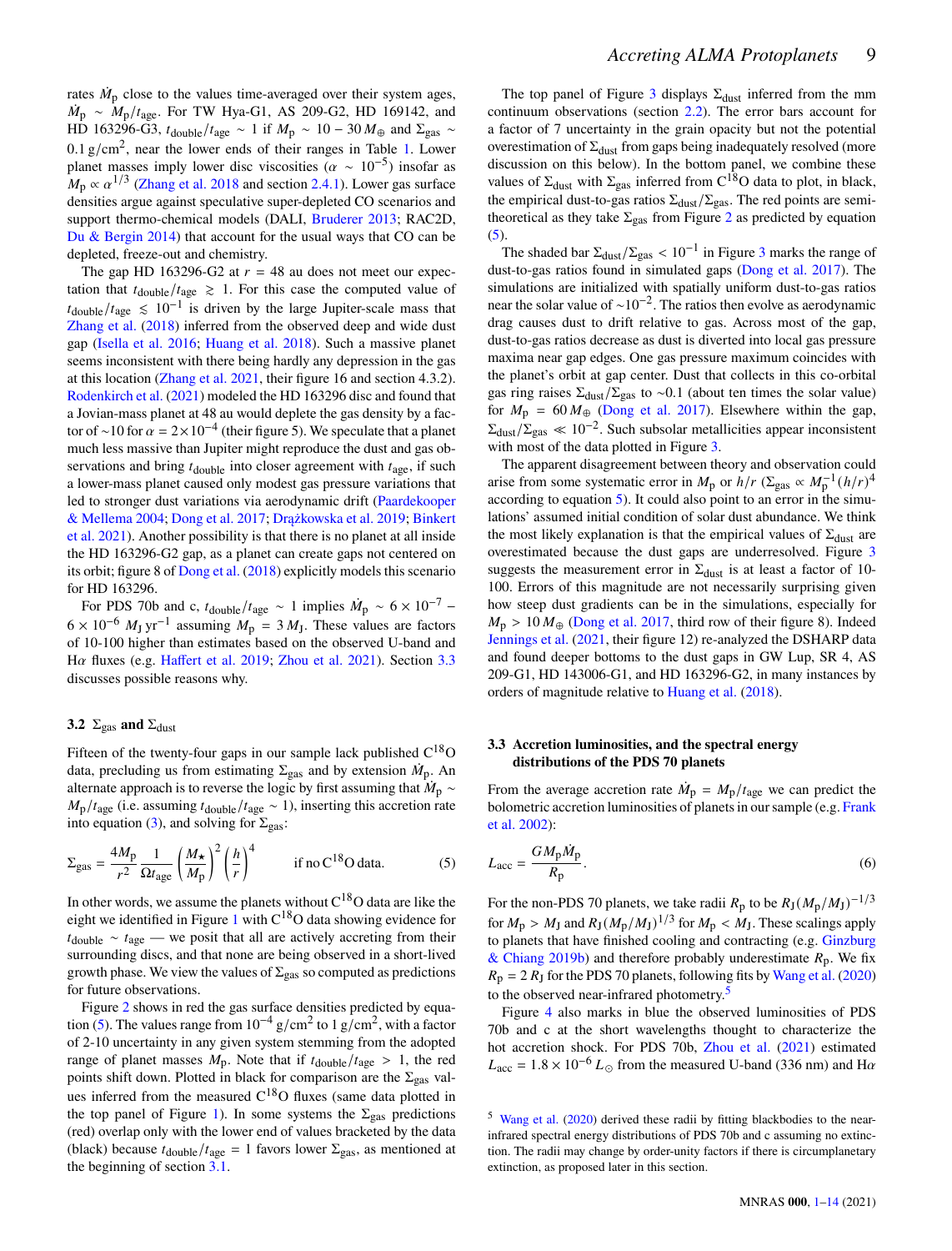

**Figure 4.** Predicted bolometric accretion luminosities  $L_{acc} = GM_p \dot{M}_p / R_p$  assuming each planet is accreting at the average rate given by its mass and system age  $\dot{M}_{\rm p} = M_{\rm p}/t_{\rm age}$  (equivalently  $t_{\rm double} = t_{\rm age}$ ). For the non-PDS 70 planets we estimate  $R_{\rm p} = R_{\rm J} (M_{\rm p}/M_{\rm J})^{1/3}$  for  $M_{\rm p} < M_{\rm J}$  and  $R_{\rm p} = R_{\rm J} (M_{\rm p}/M_{\rm J})^{-1/3}$  for  $M_{\rm p} > M_{\rm J}$ . For PDS 70b and c we use  $R_{\rm p} = 2 R_{\rm J}$  following blackbody fits by [Wang et al.](#page-13-2) [\(2020\)](#page-13-2) to near-infrared photometry. Error bars reflect the adopted range of  $M_p$  (see Table [1](#page-2-0) or the top panel of Figure [2\)](#page-6-1), including the dependence of  $R_p$  on  $M_p$ . The blue arrows show estimates of  $L_{\text{acc}}$  for the PDS 70 planets derived from observed U-band (336 nm) and H $\alpha$  fluxes. These values are hard lower limits because the accretion fluxes may be attenuated by dust along the line of sight, or the accretion luminosity may be concentrated in wavebands other than those observed. Figures [5](#page-10-1) and [6](#page-11-0) showing the SEDs for PDS 70b and c suggest much of the accretion power ultimately emerges in the infrared.

luminosities. This value includes a bolometric correction for the hydrogen continua, calculated using a slab model [\(Valenti et al.](#page-13-28) [1993\)](#page-13-28) having parameters similar to those estimated for the accretion shock [\(Aoyama & Ikoma](#page-12-46) [2019\)](#page-12-46). PDS 70c has so far only been detected in H $\alpha$  emission [\(Hashimoto et al.](#page-12-47) [2020\)](#page-12-47), so we conservatively set  $L_{\text{acc}} = L_{\text{H}\alpha} = 1.2 \times 10^{-7} L_{\odot}$ . Figure [4](#page-9-0) shows that these luminosities (in blue) sit a factor of ∼100 below our estimates based on the time-averaged  $\dot{M}_\text{p}$  (in yellow).

There are at least two ways to reconcile our theorized high accretion luminosities for PDS 70b and c with the low shortwavelength luminosities observed to date. One possibility is that the bulk of the accretion luminosity emerges in as yet unobserved wavebands. In the accretion shock model of [Aoyama et al.](#page-12-48) [\(2021\)](#page-12-48), most of the power comes out in the hydrogen Lyman- $\alpha$  emission line. Their model for PDS 70b predicts a total accretion luminosity  $L_{\text{acc}} \approx 5 \times 10^{-5} - 5 \times 10^{-4} L_{\odot}$  (see their figure 1). Alternatively, the observed U-band and H $\alpha$  fluxes may be highly attenuated by dust and therefore underestimate  $L_{\text{acc}}$  when not corrected for extinction [\(Hashimoto et al.](#page-12-47) [2020\)](#page-12-47). These two explanations are not mutually exclusive; reality could be some combination of high dust extinction and high Lyman- $\alpha$  luminosity. In either scenario the true  $L_{\text{acc}}$  could be  $\geq 10^{-4} L_{\odot}$ , compatible with our Bondi accretion rate estimates.

We illustrate in Figures  $5$  and  $6$  how these two possibilities impact our interpretation of the spectral energy distributions (SEDs) of PDS 70b and c. Figure [5](#page-10-1) describes the no-extinction case. Here the short-

<span id="page-9-0"></span>wavelength luminosity generated from the accretion shock is  $L<sub>acc</sub>$  ∼  $10^{-4}L_{\odot}$ , released mostly in some unobserved waveband, possibly H Ly $\alpha$  [\(Aoyama et al.](#page-12-48) [2021\)](#page-12-48). That the observed luminosity in the nearinfrared (see tables 3 and 4 of [Wang et al.](#page-13-2) [2020\)](#page-13-2) is comparable to our predicted  $L<sub>acc</sub>$  may not be a coincidence. Most of the near-infrared power may derive from the half of the radiation generated in the shock that is emitted toward and re-processed by cooler  $O(10^3 \text{ K})$ layers below the shock (see [Aoyama et al.](#page-12-49) [2020](#page-12-49) for a model that details how the accretion power is re-processed).

In this extinction-free scenario the observed fluxes from the ultraviolet to the near-infrared are not significantly extincted by dust. At the same time we know the circumplanetary environment should contain dust to explain the mm-wave continuum emission imaged by [Isella et al.](#page-12-9) [\(2019\)](#page-12-9) and [Benisty et al.](#page-12-10) [\(2021\)](#page-12-10). For this mm-bright dust to not obscure our line of sight to the planet, it should be distributed in a circumplanetary disc (CPD), viewed face on or approximately so. Figure [5](#page-10-1) shows blackbody emission from a single-temperature CPD, heated primarily by radiation from the star to an assumed  $T = 60$  K, with a radius fitted to the mm-wave observations. The fitted CPD radius is 0.3 au, roughly 20% of the Hill sphere radius  $R_{\text{Hill}} \sim 1.5 \text{ au } (M_{\text{p}}/M_{\text{J}})^{1/3} (r/22 \text{ au}).$ 

Figure [6](#page-11-0) shows a high-extinction scenario. [Wang et al.](#page-13-2) [\(2020\)](#page-13-2) ruled out interstellar extinction because the host star appears unextincted, and circumstellar extinction seems negligible because the planets reside within a transitional disc cavity. Thus we are left with circum-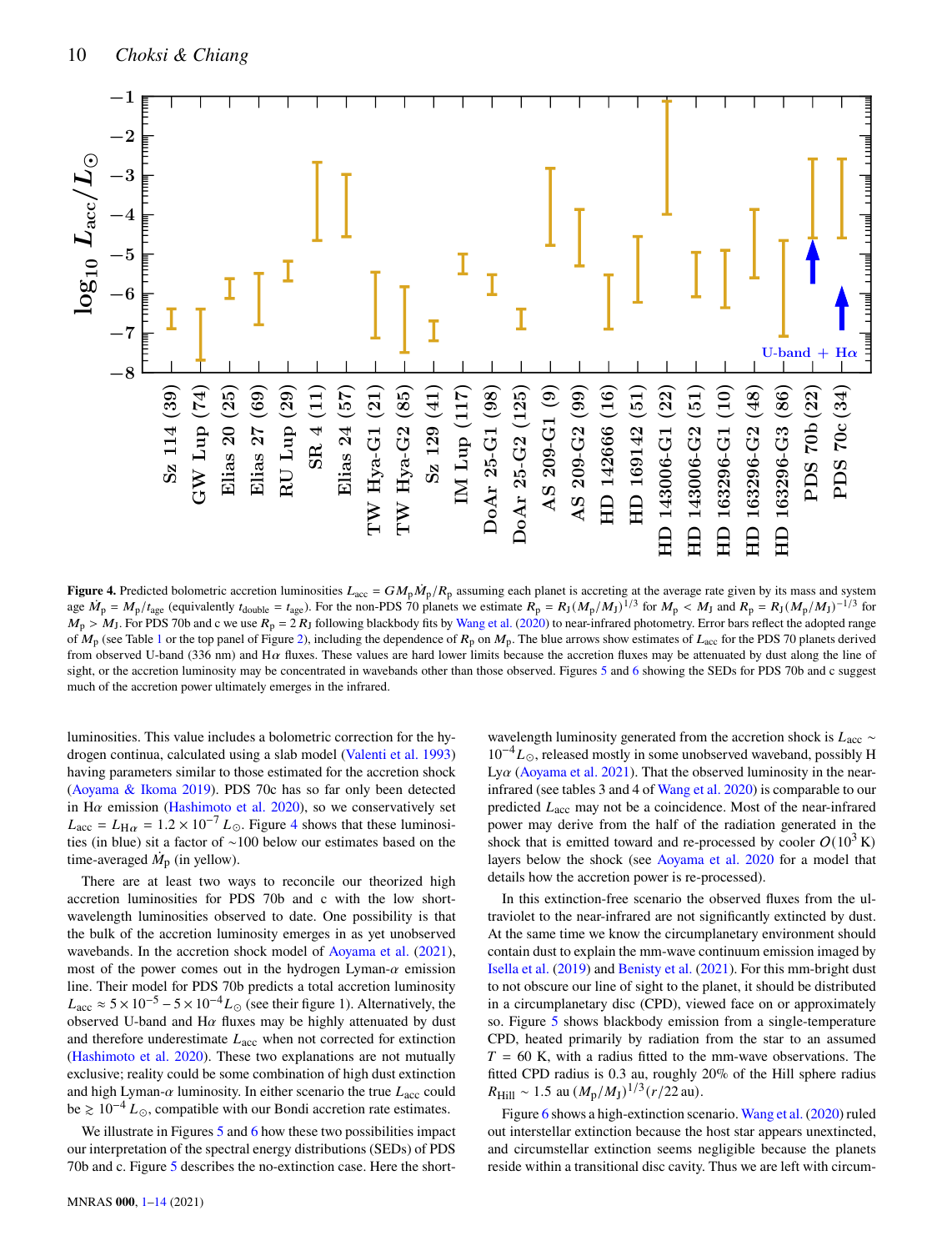

<span id="page-10-1"></span>**Figure 5.** Observed SEDs of the PDS 70 planets (crosses) and emission from a single-temperature blackbody modeling a circumplanetary disc (CPD, black curve). Wavelength is denoted by  $\lambda$ , flux density by  $F_{\lambda}$  (units of energy per time per area per wavelength), and  $d = 113$  pc is the source distance. The observed SEDs range from the U-band continuum and  $H\alpha$  line [\(Hashimoto](#page-12-47) [et al.](#page-12-47) [2020;](#page-12-47) [Zhou et al.](#page-13-4) [2021\)](#page-13-4), to the near-infrared [\(Müller et al.](#page-13-15) [2018;](#page-13-15) [Mesa](#page-13-25) [et al.](#page-13-25) [2019;](#page-13-25) [Wang et al.](#page-13-2) [2020;](#page-13-2) [Stolker et al.](#page-13-26) [2020;](#page-13-26) [Wang et al.](#page-13-3) [2021\)](#page-13-3), to the sub-mm [\(Isella et al.](#page-12-9) [2019;](#page-12-9) [Benisty et al.](#page-12-10) [2021\)](#page-12-10). The CPD temperature equals that of the local background nebula (60 K; section [2.3\)](#page-3-1) and is assumed to be viewed face-on with a radius  $R$  chosen to match the observed mmwave fluxes. Mass accretion rates calculated assuming Bondi accretion yield ultraviolet/optical accretion luminosities of order  $10^{-4} L_{\odot}$ , much higher than implied by the observed U-band flux (leftmost cross). Most of the accretional energy may be released instead as Lyman- $\alpha$  photons [\(Aoyama et al.](#page-12-49) [2020,](#page-12-49) [2021\)](#page-12-48).

planetary extinction, from dust brought to the planet by the nebular accretion flow, pervading the planet's Hill sphere. To obscure our line of sight to the accretion shock, this dust should be distributed more-or-less spherically around the planet, in a geometry similar to the thick torii found in 3D hydro-simulations by [Fung et al.](#page-12-50) [\(2019,](#page-12-50) see their figure 2). The left panels of Figure [6](#page-11-0) demonstrate how Hillsphere-sized dusty spheres/torii can reproduce the measured sub-mm fluxes.

The right panels of Figure [6](#page-11-0) show what the extinction-corrected intrinsic SED of the accreting planet might look like. We adopt power laws for how the extinction  $A_{\lambda}$  varies with wavelength  $\lambda$ , with the slope and normalization chosen such that the extinction-corrected luminosity in the U-band + H $\alpha$  is comparable to the extinctioncorrected luminosity in the near-infrared, with both summing to an assumed bolometric luminosity  $L_{bol}$  (10<sup>-4</sup> $L_{\odot}$  for the bottom panels,  $10^{-3}L_{\odot}$  for the top; see the figure annotations and caption for details). Our V-band extinction for PDS 70b is  $A_V \approx 2.5$  for  $L_{bol} = 10^{-4} L_{\odot}$ , and  $A_V \approx 4$  for  $L_{bol} = 10^{-3} L_{\odot}$ . The de-reddened near-infrared SEDs still conform approximately to blackbodies, about as well as they do without any extinction correction applied (cf. [Wang et al.](#page-13-2) [2020\)](#page-13-2). Our extinction-corrected effective temperatures are higher than non-corrected values, ∼1100–1450 K vs. 1000–1200 K. Our corrected planet radii are also larger,  $2.4-4.5$   $R_J$  vs.  $2-2.7$   $R_J$ . In this interpretation the extinction-corrected near-infrared radius corresponds to the depth at which radiation emitted by the accretion shock boundary layer thermalizes, at the base of a dusty accretion flow. The analogy would be with actively accreting Class 0 protostars (e.g. [Dunham et al.](#page-12-51) [2014\)](#page-12-51) or "first" or "second" protostellar cores [\(Larson](#page-12-52) [1969;](#page-12-52) [Bate et al.](#page-12-53) [2014\)](#page-12-53) at the centres of infalling dusty envelopes.

#### <span id="page-10-0"></span>**4 SUMMARY AND OUTLOOK**

Planets are suspected to open the gaps and cavities imaged in protoplanetary discs at millimeter and infrared wavelengths. From the literature we have compiled the modeled masses  $M<sub>p</sub>$  and orbital radii  $r$  of the putative gap-opening planets, together with local disc properties including the dust and gas surface densities  $\Sigma_{\text{dust}}$  and  $\Sigma_{\text{gas}}$ , and the gas disc thickness  $h$ . Our sample contains 22 hypothesized planets and 2 confirmed orbital companions (PDS 70b and c). From these data we have evaluated:

(i) Present-day planetary gas accretion rates  $\dot{M}_\text{p}$  for the subset of 9 planets (including PDS 70b and c) for which the ambient gas density can be usefully constrained from molecular line observations including optically thin  $C^{18}O$ . We assumed, consistent with some theories of planet formation, that accretion from the surrounding disc onto the planet is Bondi-like. For 8 of the 9 planets, accretion rates are such that mass doubling times  $t_{\text{double}} \equiv M_{\text{p}}/\dot{M}_{\text{p}}$  are comparable to stellar ages of  $t_{\text{age}} \sim 1 - 10 \text{ Myr}$  — this assumes the non-PDS 70 planets have masses  $M_p \sim 10-30 M_{\oplus}$ , the PDS 70 planets have  $M_p \sim$  $1 - 10 M_J$ , and the gas-phase CO:H<sub>2</sub> abundance ratios are close to those found in thermo-chemical models. Since circumstellar gas discs have typical lifetimes of several Myr, our finding that  $t_{\text{double}}/t_{\text{age}} \sim 1$ for these 8 planets suggests we are observing them during their last doublings. The one planet that does not fit this pattern is the one supposedly inside HD 163296-G2 ( $r = 48$  au), for which we find  $t_{\text{double}}/t_{\text{age}} \le 0.1$  if  $M_{\text{p}} \sim 1 - 10 M_{\text{J}}$  as estimated by [Zhang](#page-13-1) [et al.](#page-13-1) [\(2018\)](#page-13-1). We suggest the true planet mass in this gap is smaller, and could actually be zero if the gap is created by a planet located elsewhere, following [Dong et al.](#page-12-44) [\(2018\)](#page-12-44).

(ii) Gas surface densities  $\Sigma_{\text{gas}}$  at the bottoms of 24 gaps where planets are supposed to reside. For 9 systems we compiled literature estimates of  $\Sigma_{\text{gas}}$  based on observed  $C^{18}O$  intensity maps. For the remaining 15 systems we inferred  $\Sigma_{\text{gas}}$  assuming the gaps host planets undergoing Bondi accretion at the average rate  $M_p/t_{\text{age}}$ . The predicted gas surface densities range from  $10^{-4}$  g/cm<sup>2</sup> to  $1$  g/cm<sup>2</sup>.

(iii) Dust surface densities  $\Sigma_{\text{dust}}$  and dust-to-gas ratios  $\Sigma_{\text{dust}}/\Sigma_{\text{gas}}$ inside gaps. In many cases  $\Sigma_{\text{dust}}/\Sigma_{\text{gas}}$  based on observations are supersolar, by contrast to the typically subsolar ratios found at the bottoms of dust-filtered gaps in planet-disc simulations [\(Dong et al.](#page-12-21) [2017\)](#page-12-21). We suggest  $\Sigma_{\text{dust}}$  may be overestimated by the current ALMA observations as they may not be resolving steep dust gradients inside gaps (see also [Jennings et al.](#page-12-34) [2021\)](#page-12-34). Under-resolution is less of a problem for  $\Sigma_{\text{gas}}$  insofar as simulations predict gas gradients to be shallower than dust gradients.

(iv) Accretion luminosities  $L_{\text{acc}}$  of protoplanets. For the PDS 70 planets we predict  $L_{\text{acc}} \sim 10^{-4} L_{\odot}$ , a factor of 10-100 larger than observed in the U-band and H $\alpha$ . Most of the short-wavelength accretion power might be emitted in wavebands as yet unobserved, e.g. H Lyman- $\alpha$  as predicted by recent accretion shock models [\(Aoyama](#page-12-48) [et al.](#page-12-48) [2021\)](#page-12-48). Alternatively, a dusty, quasi-spherical, circumplanetary envelope might be absorbing much of the outgoing ultraviolet/optical radiation. We sketched different spectral energy distributions (SEDs)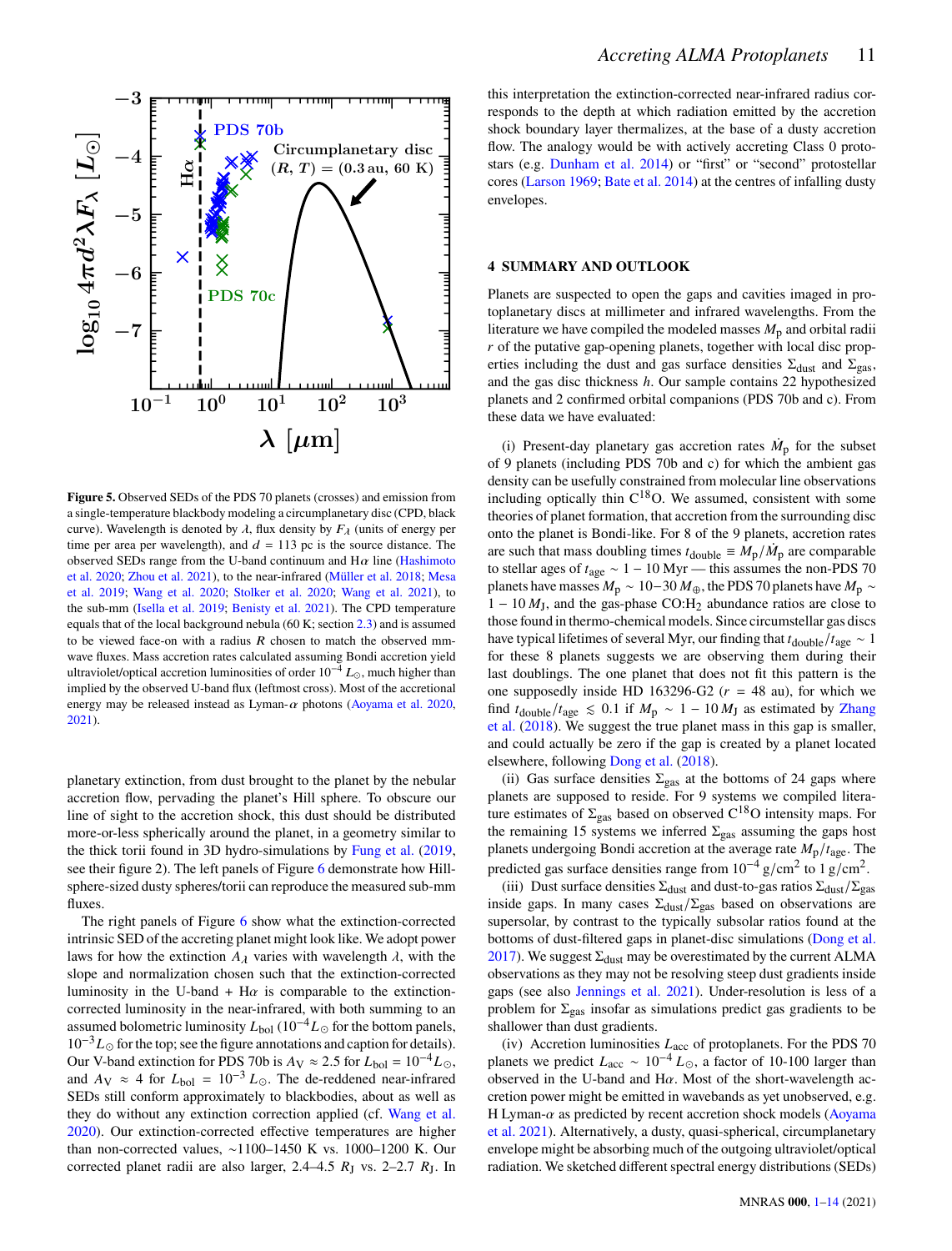

**Figure 6.** Similar to Figure [5,](#page-10-1) but now modeling the case where the PDS 70 planets are surrounded by dusty spherical envelopes instead of circumplanetary discs. Crosses in the left panels mark the observed SEDs, identical to those in Figure [5.](#page-10-1) In the right panels we show these data de-reddened, adopting a power-law extinction curve chosen so that the extinction-corrected luminosity in the U-band + H $\alpha$  is comparable to that in the near-infrared, with both summing to a given bolometric luminosity  $L_{\text{bol}}$  (10<sup>-4</sup> $L_{\odot}$  for the bottom panels, 10<sup>-3</sup> $L_{\odot}$  for the top). These choices are intended to describe protoplanets which derive a large fraction of their luminosity from ongoing accretion, producing short-wavelength ultraviolet/optical radiation in an accretion shock that heats the planetary layers below and the circumplanetary envelope above. The blackbody fits to the de-reddened near-infrared SEDs (right panels) suggest the accretion shock lies just above ∼2–5  $R_J$ . The circumplanetary envelope intercepts nearly all of the outgoing radiation and re-radiates it longward of 10–30  $\mu$ m wavelength on size scales comparable to the Hill sphere, as shown by the blackbodies with luminosities equal to  $L_{bol}$  running through the mm-wave fluxes (left panels). The large de-reddened U-band and optical luminosities in this figure ( $10^{-4}$ ,  $10^{-3}L_{\odot}$ ) are consistent with planetary accretion at Bondi-like rates and mass doubling times  $t_{\text{double}}$  comparable to the system age  $t_{\text{age}}$ .

based on these scenarios. A large fraction of the power is expected to emerge at wavelengths ranging from the mid to far-infrared.

<span id="page-11-0"></span>pointing to Neptune-mass planets accreting at Bondi-like rates inside gaps filled with low-viscosity ( $\alpha \le 10^{-4}$ ) gas.

The hypothesis that the disc substructures imaged by ALMA are caused by embedded planets is now supported on several grounds. A planet can reproduce the observed positions of multiple gaps in a given system (e.g. in AS 209; [Dong et al.](#page-12-21) [2017,](#page-12-21) [2018;](#page-12-44) [Zhang et al.](#page-13-1) [2018\)](#page-13-1). A planet can also reproduce observed non-Keplerian velocity signatures in the disc rotation curve (e.g. in HD 163296; [Teague et al.](#page-13-5) [2018,](#page-13-5) [2021;](#page-13-6) [Pinte et al.](#page-13-29) [2020\)](#page-13-29). To this evidence favoring planets we can now add consistency with planet accretion theory. The data are

From here there are any number of avenues for future investigation. To list just a few:

(i) Advancing beyond our Bondi-inspired formula [\(3\)](#page-6-0) for  $\dot{M}_{\text{D}}$ . Bondi accretion neglects many effects, among them stellar tides that become important when the planet's Bondi radius exceeds its Hill radius (e.g. [Rosenthal et al.](#page-13-9) [2020\)](#page-13-9), anisotropic 3D flow fields (e.g. [Cimerman et al.](#page-12-54) [2017\)](#page-12-54), and thermodynamics (e.g. [Ginzburg & Chi](#page-12-16)[ang](#page-12-16) [2019a](#page-12-16) who distinguished between hydrodynamic and thermo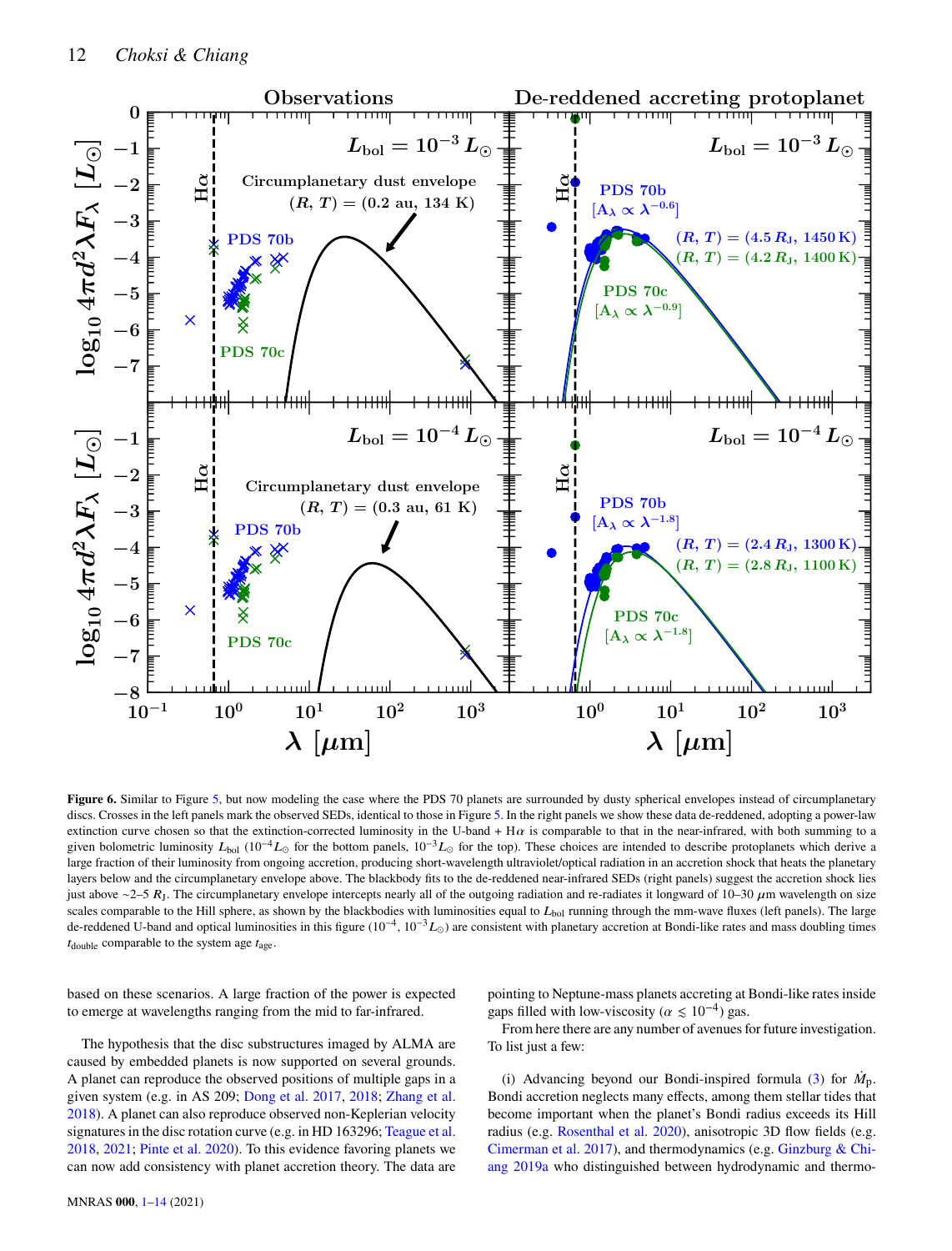dynamic runaway). The sensitivity of simulated accretion rates to sink-cell (e.g. [D'Angelo et al.](#page-12-15) [2003\)](#page-12-15) and other planetary boundary conditions should be studied.

(ii) Accounting for how the gap density evolves with time because of disc photoevaporation, repulsive planetary torques, etc., while the planet accretes. For example, in the gap clearing theories of [Ginzburg](#page-12-16) [& Chiang](#page-12-16) [\(2019a\)](#page-12-16), the planet mass doubling timescale  $t_{\text{double}}$  is longer than the instantaneously measured  $M_{\rm p}/\dot{M}_{\rm p}$  by a factor that ranges up to ∼15, increasing as the disc viscosity decreases and the gap depletes more rapidly with time. This correction factor based on disk evolution should be incorporated into comparisons between  $t_{\text{double}}$  and  $t_{\text{age}}$ .

(iii) More molecular line data to test our predictions for  $\Sigma_{\rm gas}$ , and higher spatial resolution to map steep  $\Sigma_{\text{dust}}$  profiles. New data are now available for the GM Aur disc, including spatially resolved dust continuum and CO observations [\(Huang et al.](#page-12-55) [2020,](#page-12-55) [2021;](#page-12-56) [Schwarz](#page-13-30) [et al.](#page-13-30) [2021\)](#page-13-30), anchored by a total disc gas mass estimate from HD emission [\(McClure et al.](#page-13-31) [2016\)](#page-13-31). Spatially resolved disc surveys have so far targeted brighter discs [\(Andrews et al.](#page-12-2) [2018;](#page-12-2) [Oberg et al.](#page-13-0) [2021\)](#page-13-0) and are consequently biased toward higher  $\Sigma_{\text{gas}}$ . Assuming planets will always be found with  $t_{\text{double}}/t_{\text{age}} \geq 1$ , higher  $\Sigma_{\text{gas}}$  corresponds to lower planet masses  $M_p$  (equation [5\)](#page-8-0). By this logic, targeting less luminous, less massive discs while keeping all other factors fixed may uncover higher mass planets. In any case expanding survey samples are necessary for understanding planet occurrence rates and demographic trends [\(Cieza et al.](#page-12-3) [2019\)](#page-12-3).

<span id="page-12-0"></span>(iv) Planetary accretion shock models [\(Aoyama et al.](#page-12-49) [2020,](#page-12-49) [2021\)](#page-12-48) need to be tested observationally across the ultraviolet-optical spectrum, with current arguments based on a single emission line (H $\alpha$ ) replaced by joint constraints from multiple lines and the continuum. The accretion shock theory also needs to connect more smoothly to models of the cooler, infrared-emitting layers of the planet (e.g. BT-Settl; [Baraffe et al.](#page-12-57) [2015\)](#page-12-57); at the moment how radiation from shocked layers heats cooler layers is not accounted for (but see section A1 of [Aoyama et al.](#page-12-49) [2020](#page-12-49) for a first step). Detection of molecular absorption lines in the infrared [\(Cugno et al.](#page-12-58) [2021;](#page-12-58) [Wang et al.](#page-13-3) [2021\)](#page-13-3) may constrain the degree of accretional heating, and how much dust is brought in.

# **ACKNOWLEDGEMENTS**

We thank Yuhiko Aoyama, Steve Beckwith, Jenny Calahan, Yayaati Chachan, Ruobing (Robin) Dong, Jeffrey Fung, Sivan Ginzburg, Jane Huang, Masahiro Ikoma, Gabriel-Dominique Marleau, Jason Wang, Ke (Coco) Zhang, Shangjia Zhang, Yifan Zhou, and Zhaohuan Zhu, for discussions and feedback on our study. We also thank Takayuki Muto for a helpful referee report. This work was supported by an NSF Graduate Research Fellowship (DGE 2146752) and used the matplotlib [\(Hunter](#page-12-59) [2007\)](#page-12-59) and scipy [\(Virtanen et al.](#page-13-32) [2020\)](#page-13-32) packages.

#### **DATA AVAILABILITY**

The data compiled in this work are available upon request to the authors.

#### **REFERENCES**

<span id="page-12-26"></span><span id="page-12-4"></span><span id="page-12-1"></span>ALMA Partnership et al., 2015, [ApJ,](http://dx.doi.org/10.1088/2041-8205/808/1/L3) [808, L3](https://ui.adsabs.harvard.edu/abs/2015ApJ...808L...3A) Alarcón F., et al., 2021, arXiv e-prints, [arXiv:2109.06263](https://ui.adsabs.harvard.edu/abs/2021arXiv210906263A) Andrews S. M., 2020, [ARA&A,](http://dx.doi.org/10.1146/annurev-astro-031220-010302) [58, 483](https://ui.adsabs.harvard.edu/abs/2020ARA&A..58..483A)

- <span id="page-12-35"></span>Andrews S. M., et al., 2016, [ApJ,](http://dx.doi.org/10.3847/2041-8205/820/2/L40) [820, L40](https://ui.adsabs.harvard.edu/abs/2016ApJ...820L..40A)
- <span id="page-12-2"></span>Andrews S. M., et al., 2018, [ApJ,](http://dx.doi.org/10.3847/2041-8213/aaf741) [869, L41](https://ui.adsabs.harvard.edu/abs/2018ApJ...869L..41A)
- <span id="page-12-46"></span>Aoyama Y., Ikoma M., 2019, [ApJ,](http://dx.doi.org/10.3847/2041-8213/ab5062) [885, L29](https://ui.adsabs.harvard.edu/abs/2019ApJ...885L..29A)
- <span id="page-12-49"></span>Aoyama Y., Marleau G.-D., Mordasini C., Ikoma M., 2020, arXiv e-prints, [arXiv:2011.06608](https://ui.adsabs.harvard.edu/abs/2020arXiv201106608A)
- <span id="page-12-48"></span>Aoyama Y., Marleau G.-D., Ikoma M., Mordasini C., 2021, [ApJ,](http://dx.doi.org/10.3847/2041-8213/ac19bd) [917, L30](https://ui.adsabs.harvard.edu/abs/2021ApJ...917L..30A)
- <span id="page-12-13"></span>Asensio-Torres R., et al., 2021, [A&A,](http://dx.doi.org/10.1051/0004-6361/202140325) [652, A101](https://ui.adsabs.harvard.edu/abs/2021A&A...652A.101A)
- <span id="page-12-57"></span>Baraffe I., Homeier D., Allard F., Chabrier G., 2015, [A&A,](http://dx.doi.org/10.1051/0004-6361/201425481) [577, A42](https://ui.adsabs.harvard.edu/abs/2015A&A...577A..42B)
- <span id="page-12-53"></span>Bate M. R., Tricco T. S., Price D. J., 2014, [MNRAS,](http://dx.doi.org/10.1093/mnras/stt1865) [437, 77](https://ui.adsabs.harvard.edu/abs/2014MNRAS.437...77B)
- <span id="page-12-10"></span>Benisty M., et al., 2021, [ApJ,](http://dx.doi.org/10.3847/2041-8213/ac0f83) [916, L2](https://ui.adsabs.harvard.edu/abs/2021ApJ...916L...2B)
- <span id="page-12-38"></span>Binkert F., Szulágyi J., Birnstiel T., 2021, [MNRAS,](http://dx.doi.org/10.1093/mnras/stab2075) [506, 5969](https://ui.adsabs.harvard.edu/abs/2021MNRAS.506.5969B)
- <span id="page-12-37"></span>Birnstiel T., et al., 2018, [ApJ,](http://dx.doi.org/10.3847/2041-8213/aaf743) [869, L45](https://ui.adsabs.harvard.edu/abs/2018ApJ...869L..45B)
- <span id="page-12-30"></span>Blondel P. F. C., Djie H. R. E. T. A., 2006, [A&A,](http://dx.doi.org/10.1051/0004-6361:20040269) [456, 1045](https://ui.adsabs.harvard.edu/abs/2006A&A...456.1045B)
- <span id="page-12-24"></span>Bruderer S., 2013, [A&A,](http://dx.doi.org/10.1051/0004-6361/201321171) [559, A46](https://ui.adsabs.harvard.edu/abs/2013A&A...559A..46B)
- <span id="page-12-33"></span>Calahan J. K., et al., 2021, [ApJ,](http://dx.doi.org/10.3847/1538-4357/abd255) [908, 8](https://ui.adsabs.harvard.edu/abs/2021ApJ...908....8C)
- <span id="page-12-19"></span>Chachan Y., Lee E. J., Knutson H. A., 2021, arXiv e-prints, [arXiv:2101.10333](https://ui.adsabs.harvard.edu/abs/2021arXiv210110333C)
- <span id="page-12-36"></span>Chiang E. I., Goldreich P., 1997, [ApJ,](http://dx.doi.org/10.1086/304869) [490, 368](https://ui.adsabs.harvard.edu/abs/1997ApJ...490..368C)
- <span id="page-12-40"></span>Christiaens V., Cantalloube F., Casassus S., Price D. J., Absil O., Pinte C., Girard J., Montesinos M., 2019, [ApJ,](http://dx.doi.org/10.3847/2041-8213/ab212b) [877, L33](https://ui.adsabs.harvard.edu/abs/2019ApJ...877L..33C)
- <span id="page-12-3"></span>Cieza L. A., et al., 2019, [MNRAS,](http://dx.doi.org/10.1093/mnras/sty2653) [482, 698](https://ui.adsabs.harvard.edu/abs/2019MNRAS.482..698C)
- <span id="page-12-54"></span>Cimerman N. P., Kuiper R., Ormel C. W., 2017, [MNRAS,](http://dx.doi.org/10.1093/mnras/stx1924) [471, 4662](https://ui.adsabs.harvard.edu/abs/2017MNRAS.471.4662C)
- <span id="page-12-58"></span>Cugno G., et al., 2021, [A&A,](http://dx.doi.org/10.1051/0004-6361/202140632) [653, A12](https://ui.adsabs.harvard.edu/abs/2021A&A...653A..12C)
- <span id="page-12-15"></span>D'Angelo G., Kley W., Henning T., 2003, [ApJ,](http://dx.doi.org/10.1086/367555) [586, 540](https://ui.adsabs.harvard.edu/abs/2003ApJ...586..540D)
- <span id="page-12-14"></span>Dong R., Fung J., 2017, [ApJ,](http://dx.doi.org/10.3847/1538-4357/835/2/146) [835, 146](https://ui.adsabs.harvard.edu/abs/2017ApJ...835..146D)
- <span id="page-12-21"></span>Dong R., Li S., Chiang E., Li H., 2017, [ApJ,](http://dx.doi.org/10.3847/1538-4357/aa72f2) [843, 127](https://ui.adsabs.harvard.edu/abs/2017ApJ...843..127D)
- <span id="page-12-44"></span>Dong R., Li S., Chiang E., Li H., 2018, [ApJ,](http://dx.doi.org/10.3847/1538-4357/aadadd) [866, 110](https://ui.adsabs.harvard.edu/abs/2018ApJ...866..110D)
- <span id="page-12-43"></span>Drążkowska J., Li S., Birnstiel T., Stammler S. M., Li H., 2019, [ApJ,](http://dx.doi.org/10.3847/1538-4357/ab46b7) [885, 91](https://ui.adsabs.harvard.edu/abs/2019ApJ...885...91D)
- <span id="page-12-25"></span>Du F., Bergin E. A., 2014, [ApJ,](http://dx.doi.org/10.1088/0004-637X/792/1/2) [792, 2](https://ui.adsabs.harvard.edu/abs/2014ApJ...792....2D)
- <span id="page-12-29"></span>Ducourant C., Teixeira R., Galli P. A. B., Le Campion J. F., Krone-Martins A., Zuckerman B., Chauvin G., Song I., 2014, [A&A,](http://dx.doi.org/10.1051/0004-6361/201322075) [563, A121](https://ui.adsabs.harvard.edu/abs/2014A&A...563A.121D)
- <span id="page-12-51"></span>Dunham M. M., et al., 2014, in Beuther H., Klessen R. S., Dullemond C. P., Henning T., eds, Protostars and Planets VI. p. 195 ( $arXiv:1401.1809$ ), [doi:10.2458/azu\\_uapress\\_9780816531240-ch009](http://dx.doi.org/10.2458/azu_uapress_9780816531240-ch009)
- <span id="page-12-32"></span>Facchini S., Teague R., Bae J., Benisty M., Keppler M., Isella A., 2021, [AJ,](http://dx.doi.org/10.3847/1538-3881/abf0a4) [162, 99](https://ui.adsabs.harvard.edu/abs/2021AJ....162...99F)
- <span id="page-12-20"></span>Favre C., et al., 2019, [ApJ,](http://dx.doi.org/10.3847/1538-4357/aaf80c) [871, 107](https://ui.adsabs.harvard.edu/abs/2019ApJ...871..107F)
- <span id="page-12-28"></span>Fedele D., et al., 2017, [A&A,](http://dx.doi.org/10.1051/0004-6361/201629860) [600, A72](https://ui.adsabs.harvard.edu/abs/2017A&A...600A..72F)
- <span id="page-12-39"></span>Flaherty K. M., et al., 2017, [ApJ,](http://dx.doi.org/10.3847/1538-4357/aa79f9) [843, 150](https://ui.adsabs.harvard.edu/abs/2017ApJ...843..150F)
- <span id="page-12-42"></span>Frank J., King A., Raine D. J., 2002, Accretion Power in Astrophysics: Third Edition. Cambridge University Press
- <span id="page-12-50"></span>Fung J., Zhu Z., Chiang E., 2019, [ApJ,](http://dx.doi.org/10.3847/1538-4357/ab53da) [887, 152](https://ui.adsabs.harvard.edu/abs/2019ApJ...887..152F)
- <span id="page-12-16"></span>Ginzburg S., Chiang E., 2019a, [MNRAS,](http://dx.doi.org/10.1093/mnras/stz1322) [487, 681](https://ui.adsabs.harvard.edu/abs/2019MNRAS.487..681G)
- <span id="page-12-45"></span>Ginzburg S., Chiang E., 2019b, [MNRAS,](http://dx.doi.org/10.1093/mnras/stz2901) [490, 4334](https://ui.adsabs.harvard.edu/abs/2019MNRAS.490.4334G)
- <span id="page-12-18"></span>Ginzburg S., Schlichting H. E., Sari R., 2016, [ApJ,](http://dx.doi.org/10.3847/0004-637X/825/1/29) [825, 29](https://ui.adsabs.harvard.edu/abs/2016ApJ...825...29G)
- <span id="page-12-5"></span>Goldreich P., Tremaine S., 1979, [Nature,](http://dx.doi.org/10.1038/277097a0) [277, 97](https://ui.adsabs.harvard.edu/abs/1979Natur.277...97G)
- <span id="page-12-41"></span>Gregory S. G., Jardine M., Simpson I., Donati J. F., 2006, [MNRAS,](http://dx.doi.org/10.1111/j.1365-2966.2006.10734.x) [371, 999](https://ui.adsabs.harvard.edu/abs/2006MNRAS.371..999G)
- <span id="page-12-11"></span>Guidi G., et al., 2018, [MNRAS,](http://dx.doi.org/10.1093/mnras/sty1642) [479, 1505](https://ui.adsabs.harvard.edu/abs/2018MNRAS.479.1505G)
- <span id="page-12-22"></span>Guzmán V. V., et al., 2018, [ApJ,](http://dx.doi.org/10.3847/2041-8213/aaedae) [869, L48](https://ui.adsabs.harvard.edu/abs/2018ApJ...869L..48G)
- <span id="page-12-8"></span>Haffert S. Y., Bohn A. J., de Boer J., Snellen I. A. G., Brinchmann J., Girard J. H., Keller C. U., Bacon R., 2019, [Nature Astronomy,](http://dx.doi.org/10.1038/s41550-019-0780-5) [3, 749](https://ui.adsabs.harvard.edu/abs/2019NatAs...3..749H)
- <span id="page-12-47"></span>Hashimoto J., Aoyama Y., Konishi M., Uyama T., Takasao S., Ikoma M., Tanigawa T., 2020, [AJ,](http://dx.doi.org/10.3847/1538-3881/ab811e) [159, 222](https://ui.adsabs.harvard.edu/abs/2020AJ....159..222H)
- <span id="page-12-23"></span>Huang J., et al., 2018, [ApJ,](http://dx.doi.org/10.3847/2041-8213/aaf740) [869, L42](https://ui.adsabs.harvard.edu/abs/2018ApJ...869L..42H)
- <span id="page-12-55"></span>Huang J., et al., 2020, [ApJ,](http://dx.doi.org/10.3847/1538-4357/ab711e) [891, 48](https://ui.adsabs.harvard.edu/abs/2020ApJ...891...48H)
- <span id="page-12-56"></span>Huang J., et al., 2021, arXiv e-prints, [arXiv:2109.06224](https://ui.adsabs.harvard.edu/abs/2021arXiv210906224H)
- <span id="page-12-59"></span>Hunter J. D., 2007, [Computing In Science & Engineering,](http://dx.doi.org/10.1109/MCSE.2007.55) 9, 90
- <span id="page-12-27"></span>Isella A., et al., 2016, [Phys. Rev. Lett.,](http://dx.doi.org/10.1103/PhysRevLett.117.251101) 117, 251101
- <span id="page-12-9"></span>Isella A., Benisty M., Teague R., Bae J., Keppler M., Facchini S., Pérez L., 2019, [ApJ,](http://dx.doi.org/10.3847/2041-8213/ab2a12) [879, L25](https://ui.adsabs.harvard.edu/abs/2019ApJ...879L..25I)
- <span id="page-12-34"></span>Jennings J., Booth R. A., Tazzari M., Clarke C. J., Rosotti G. P., 2021, arXiv e-prints, [arXiv:2103.02392](https://ui.adsabs.harvard.edu/abs/2021arXiv210302392J)
- <span id="page-12-12"></span>Jorquera S., et al., 2021, [AJ,](http://dx.doi.org/10.3847/1538-3881/abd40d) [161, 146](https://ui.adsabs.harvard.edu/abs/2021AJ....161..146J)
- <span id="page-12-7"></span>Keppler M., et al., 2018, [A&A,](http://dx.doi.org/10.1051/0004-6361/201832957) [617, A44](https://ui.adsabs.harvard.edu/abs/2018A&A...617A..44K)
- <span id="page-12-31"></span>Keppler M., et al., 2019, [A&A,](http://dx.doi.org/10.1051/0004-6361/201935034) [625, A118](https://ui.adsabs.harvard.edu/abs/2019A&A...625A.118K)
- <span id="page-12-52"></span>Larson R. B., 1969, [MNRAS,](http://dx.doi.org/10.1093/mnras/145.3.271) [145, 271](https://ui.adsabs.harvard.edu/abs/1969MNRAS.145..271L)
- <span id="page-12-17"></span>Lee E. J., Chiang E., 2015, [ApJ,](http://dx.doi.org/10.1088/0004-637X/811/1/41) [811, 41](https://ui.adsabs.harvard.edu/abs/2015ApJ...811...41L)
- <span id="page-12-6"></span>Lodato G., et al., 2019, [MNRAS,](http://dx.doi.org/10.1093/mnras/stz913) [486, 453](https://ui.adsabs.harvard.edu/abs/2019MNRAS.486..453L)